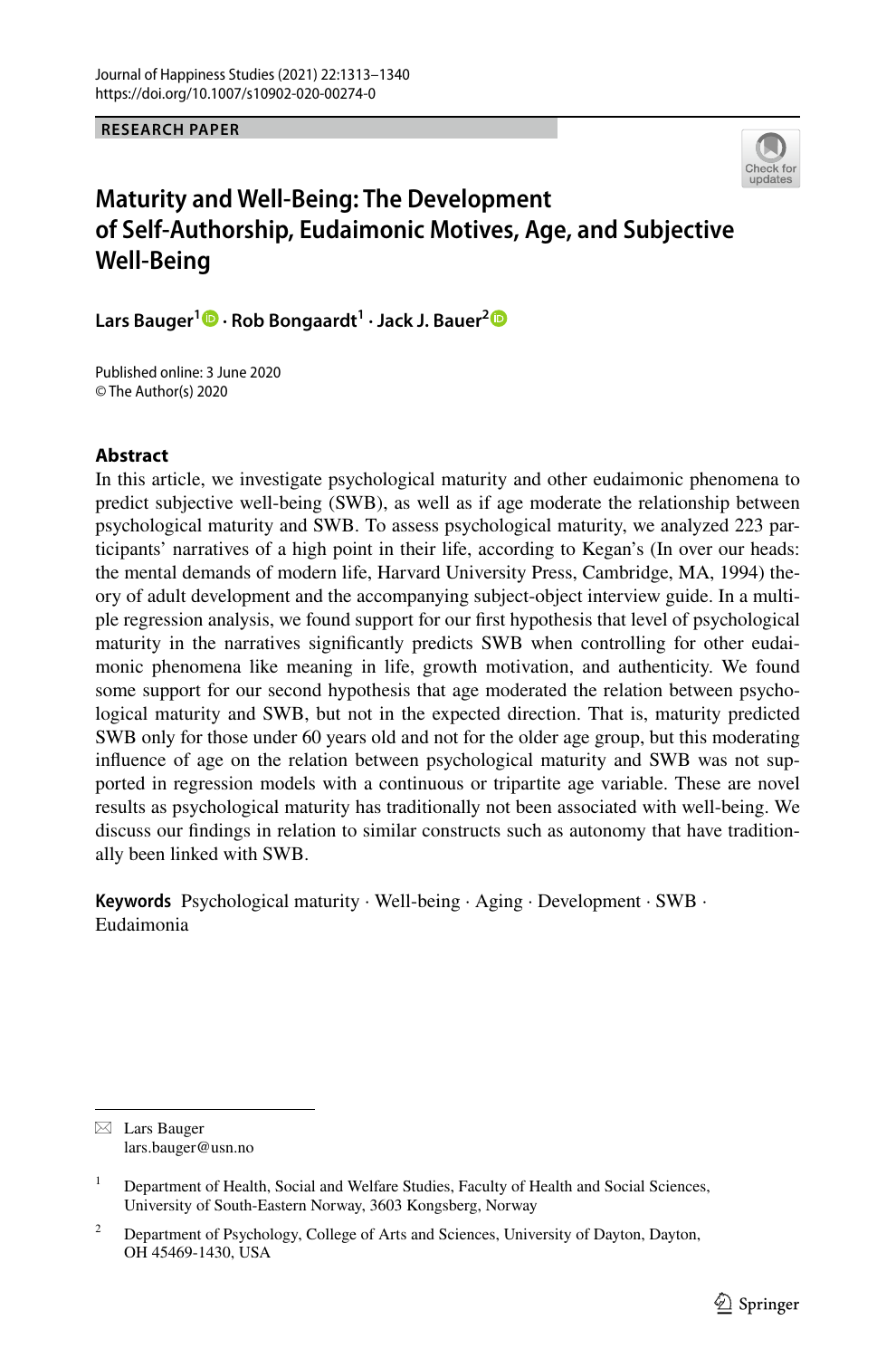### **1 Introduction**

Our inquiry begins with a contradiction in what it means to live a good life. On the one hand, the cultivation of wisdom is a cultural ideal in societies around the world and throughout written history, for example, from ancient Greece to India to China (Taylor [2012\)](#page-27-0). On the other hand, a critical component of wisdom from the Aristotelian perspective—that is, thinking complexly rather than simplistically—has been routinely found to have no empirical correlation with pleasure-based measures of happiness or well-being (Flanagan [1991](#page-25-0); e.g. Bauer et al. [2005;](#page-24-0) King et al. [2000](#page-26-0)).

However, practical wisdom is not merely a matter of thinking complexly, because complex thinking can be selfsh or otherwise egoistic. Practical wisdom also involves thinking humanely, that is, thinking complexly about the experiential welfare of the self and others in balance—as opposed to thinking complexly in ways that merely beneft the self (Bauer et al. [2019](#page-24-1)). Humane thinking itself has a well-established tie to well-being, notably in the research on self-determination theory (Deci and Ryan [2012](#page-25-1); e.g. Kasser and Ryan [1996](#page-25-2)). Thinking complexly and humanely is more typically called *psychological maturity*, *psychosocial maturity*, or *personal maturity* (Staudinger et al. [2005\)](#page-27-1). Kegan's [\(1982](#page-25-3), [1994](#page-25-4)) developmental theory of meaning making captures this combination of thinking complexly and thinking humanely and is used to operationalize psychological maturity of written narratives in this study. In the present study, we examine the role of two of Kegan's constructs—the socialized and self-authoring mind—among noted features of a good life in predicting subjective well-being (SWB).

#### **1.1 Psychological Maturity and Well‑Being in Kegan's Model**

The organizing structure of meaning making from a developmental perspective is a key feature of wisdom and is often referred to as psychological maturity (Staudinger et al. [2005\)](#page-27-1). The term includes many diferent developmental theories such as the humanistic approaches to personality development of Maslow [\(1968](#page-26-1), [1970](#page-26-2)) and Rogers ([1961\)](#page-27-2), the psychosocial developmental theory of Erikson and Erikson ([1982/](#page-25-5)1997), ego development (Loevinger and Blasi [1976](#page-26-3)), moral reasoning (Kohlberg [1969\)](#page-26-4), and meaning-making system (Kegan [1982,](#page-25-3) [1994\)](#page-25-4). According to Fossas [\(2019](#page-25-6)), the conceptual and structural similarities between diferent theories of development "suggest that a common maturational process underlies an array of critical psychological dimensions (e.g., cognitive, afective, refective, and personality-related) across the human lifespan" (p. 1934). These diferent theories focus on the development of an increasing capacity to think complexly and integrative about the welfare and experience of both oneself and others (which in the present study we are calling *psychological maturity*). This developmental focus is by some labeled constructive-developmental (Vincent [2014](#page-27-3)), which holds that we construct our understanding of our world, as opposed to stumble upon it (constructivism), and the how the way we construct evolve through qualitatively more complex stages (developmentalism) (Kegan [1982](#page-25-3), [1994](#page-25-4)). Although such development is often framed as 'more' or 'higher', it is important to note that the stages of development "is not simply an index of mental health or well-being" (Duffy et al. [2017](#page-25-7), p. 41). That is, level of psychological maturity has often been found as unrelated to measures of well-being (Bauer et al. [2015](#page-24-2); Bonnett [2016;](#page-24-3) Noam [1998](#page-26-5)). However, a recent study by Fossas [\(2019](#page-25-6)) found a significant positive relation between well-being and psychological maturity.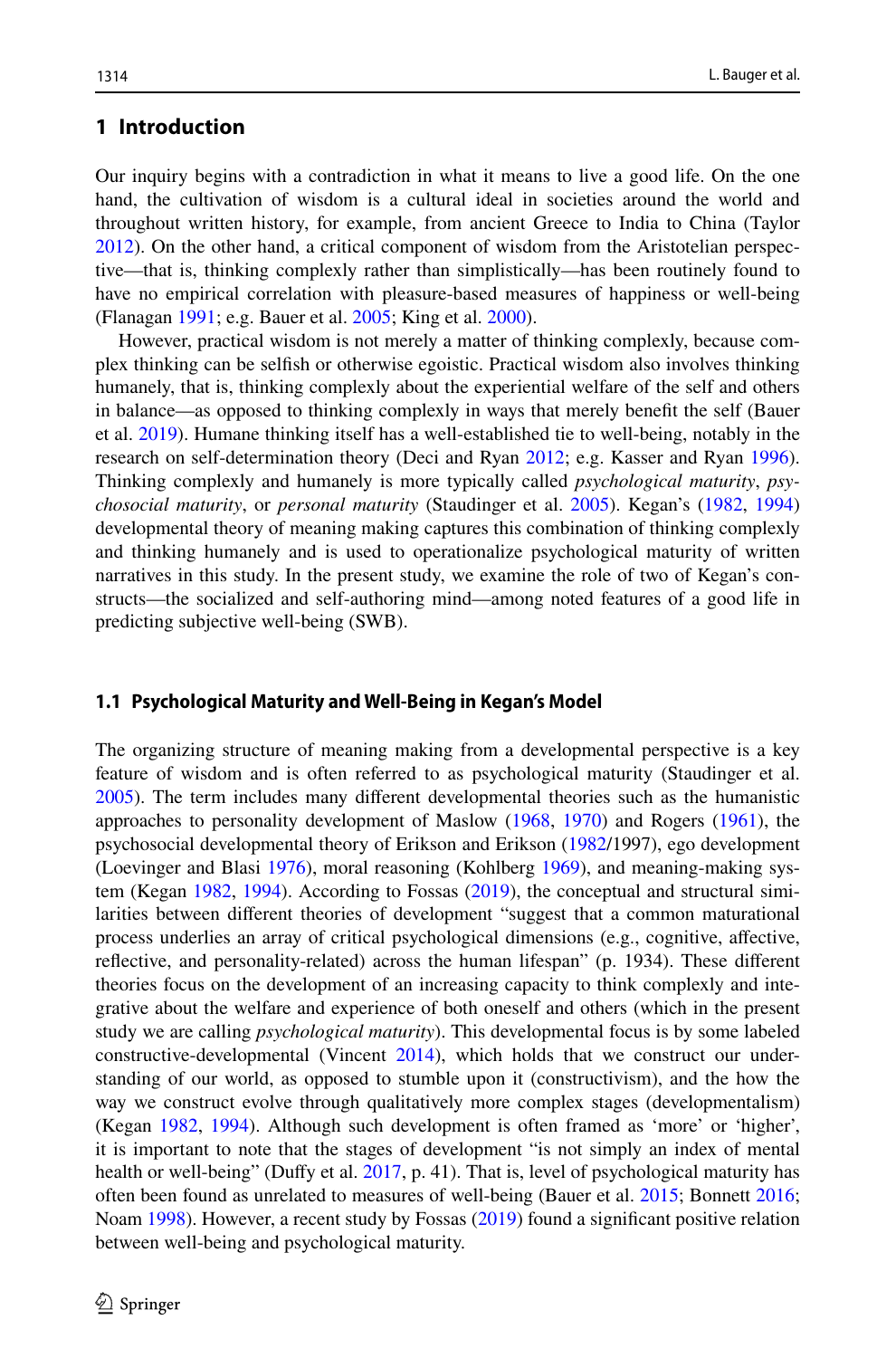In the present study, we employ Kegan's ([1982,](#page-25-3) [1994\)](#page-25-4) constructive developmental theory of adult development, to guide our process of operationalizing psychological maturity. In this theory, Kegan describes fve qualitatively diferent levels of psychological maturity, where the frst two levels (impulsive and instrumental mind) are primarily limited to childhood and adolescents while the following three are in adulthood: the socialized, self-authoring and self-transforming mind. Each successive level of maturity refects an increasing capacity for more complex perspective taking at a cognitive (what is knowledge), intrapersonal (who am I) and an interpersonal (how do I relate to others) level (Kegan [1994\)](#page-25-4). In this study, we focus on the socialized and the self-authoring maturity and propose that the distinction between the two could be associated with SWB. The two levels of maturity also appear to be the most common levels in adulthood. According to Kegan and Lahey [\(2009](#page-26-6)) approximately 80–90% of adults make meaning between the socialized and self-authoring maturity level, while the self-transforming mind is seldom seen (less than  $1\%$ ).

Kegan's theory is concerned with perspective-taking and each of the levels of psychological maturity are defned by the subject-object balance, where subject refers to what one is embedded in and unable to take a perspective on, while object refers to those aspect that one is able to have a perspective and act upon (Berger [2005](#page-24-4)). I.e. "[w]e *have* object; we *are* subject" (Kegan [1994,](#page-25-4) p. 32, emphasis in original). In the gradual development from one level of maturity to the next (the journey includes several in-between levels), one is "able to *look at* what the prior way of knowing could only *look through*" (Kegan and Lahey [2010,](#page-26-7) p. 438, emphasis in original). At the maturity level of the socialized mind, one can have a perspective on one's desires and interests and accommodate these to those of others. Here one's sense of self is fused with the values and expectations of one's sur-rounding (Helsing and Howell [2014](#page-25-8)). At this level of maturity, it can be a challenge if the surrounding people (e.g. parents, friends, society) expect diferent things, since one has not yet developed an independent internal system that can mediate or resolve such a divide. At the self-authoring level of maturity, one has a more "integrative" self that expands on and incorporates the capacities from the socialized level (indeed each level is more complexly integrative than the previous level). The capacity for self-authorship can be defned as "the internal capacity to defne one's beliefs, identity and social relations" (Baxter Magolda [2008,](#page-24-5) p. 269). Here one has developed an internal system that is no longer solely dependent on others, which makes it possible to discriminate between others and one's own opinion (Kegan and Lahey [2010\)](#page-26-7). Individuals at this level do not value relationships with others any less than at the preceding socialized level, but one is able to have a perspective on the relationships. This contrasts with being "within" the subjective perspective where one's interpretations of the relationship are not "interpretations" at all but rather are in fact the only extant reality of that relationship.

The concept of self-authorship in Kegan's theory draws similarities with the construct of autonomy, which is an important aspect of eudaimonic accounts of both maturity and well-being. However, "autonomy" means many things. For Kegan, autonomy has more to do with a kind of individuation that develops after one has wrestled with the ways in which one is both independent of others and dependent on others—a kind of interdependence that generally does not emerge until young adulthood at the earliest (Loevinger and Blasi [1976\)](#page-26-3). This is certainly not the basic autonomy in Erikson's [\(1968](#page-25-9)) stage of autonomy versus shame and doubt in the second year of life. Autonomy here is also not the same as in Ryff's (Ryff [1989;](#page-27-4) Ryff and Keyes [1995](#page-27-5)) dimension of psychological well-being, where autonomy refers to a sense of being independent. Autonomy here is closer to the autonomy of self-determination theory (Ryan and Deci [2000](#page-27-6)), where autonomy is not about merely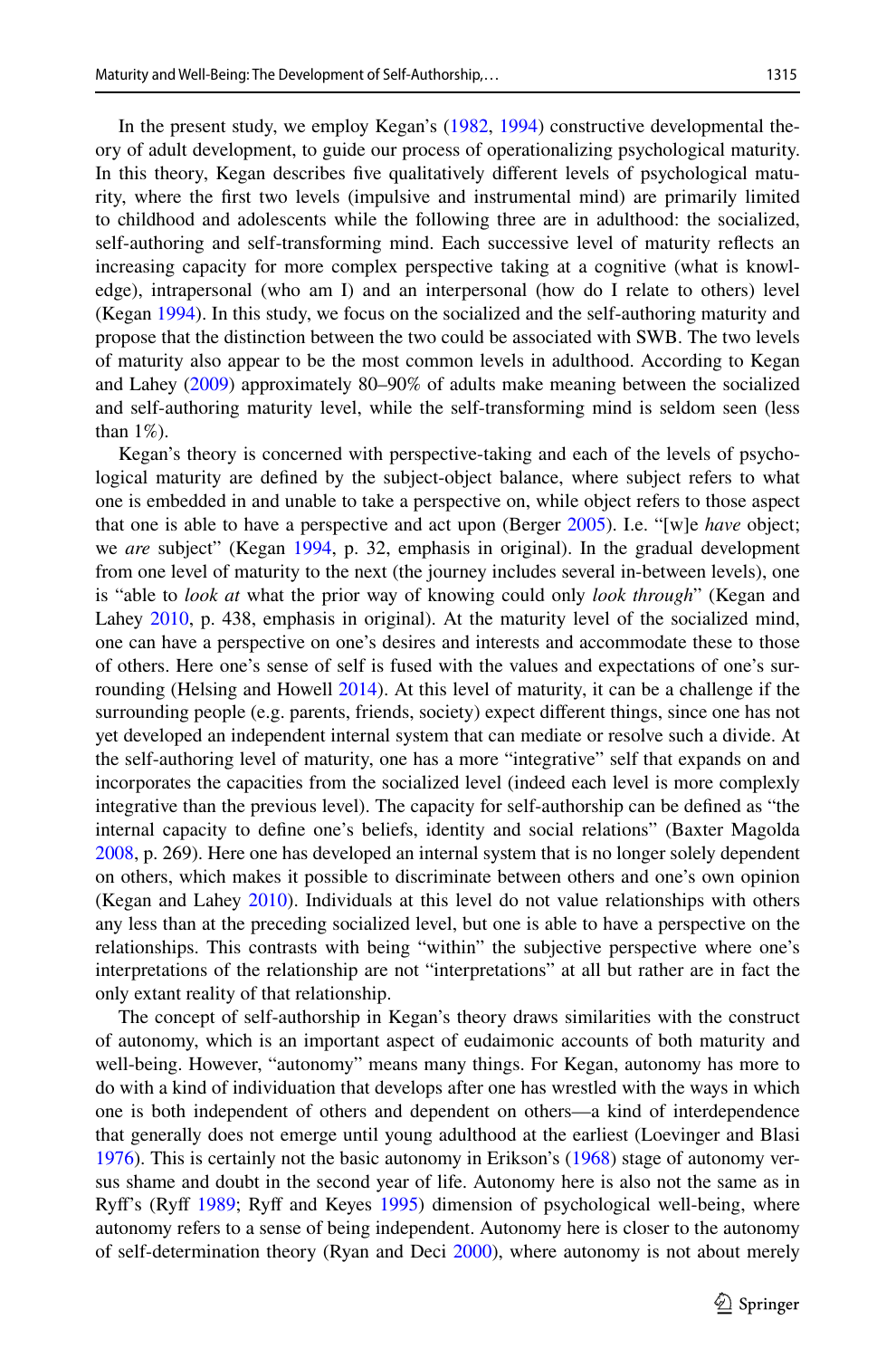adolescent strivings for independence but rather, at higher forms of development, about a matter of cherishing the principle of autonomy, not just for oneself but for others as well (as in "autonomy support"; Weinstein and Ryan [2010\)](#page-27-7). The emergence of autonomy as well as other similar constructs such as agency, authenticity and self-actualization are argued to be one of the characteristics of the transition from the socialized to the self-authoring level of maturity (Fossas [2019](#page-25-6)).

In Kegan's [\(1994](#page-25-4)) analysis of what modern society demands of adults' level of psychological maturity, he argues that for most of the tasks in adulthood, modern society demand the capacity for self-authorship. The demand in modern society on individuals' capacity to be self-authoring presents a confict for many, as data indicate that that about half of the adult population have yet to develop such a capacity for self-authorship (Kegan [1994](#page-25-4)), and instead make-meaning in terms of socialized mind, relying on external perspectives in forming one's belief about oneself and the world. This dissonance between capacity and demand, lead Kegan to describe people as "in over their heads" (Kegan [1994\)](#page-25-4). In this paper, we predict that psychological maturity is a signifcant predictor of a person's SWB, where the psychological maturity level of the self-authoring mind would be positively associated with SWB, compared with the socialized mind. This prediction is in line with Fossas' [\(2019](#page-25-6)) fndings of well-being peaking at the self-authoring level of maturity.

In addition to this overall positive relation between SWB and psychological maturity, we propose that the period of old age can entail an extra demand for the self-authoring mind. With old age being a period of substantial heterogeneity, some diferentiate between a third and fourth age (Laslett [1996](#page-26-8)). Where the onset of the third age cluster around 60–65 years and the usual cut-off point between third and fourth age for research purposes is 85 years (Robinson [2013\)](#page-26-9). In our study, old age corresponds with this understanding of the third age, which can be characterized by retirement from working life and a period with relatively good health, active and social engagement and personal fulfllment (Laslett [1996](#page-26-8)). We are particularly interested in exploring old age in relation to psychological maturity, as this period is "characterized by fewer social norms and expectations guiding the setting, pursuing, and maintaining of goals, as well as the disengagement from them" (Freund et al. [2009,](#page-25-10) p. 28). With the socialized mind being reliant on the surroundings for regulation and creation of the self and one's values, this level of maturity appears ill-equipped (compared to the self-authoring mind) when there is fewer expectations from the surroundings. There are also some indications that self-authorship is important for elder's well-being, e.g. in a recent qualitative study, self-authorship was one of constituting elements in retirees' experiences of well-being (Bauger and Bongaardt [2016](#page-24-6)).

Kegan [\(1994](#page-25-4)) emphasizes that how levels of psychological maturity relate to well-being depends on how they match with individuals' daily life requires of them. For instance, if a person consistently fnds themself in situations that require them to have a more mature way of thinking than they have developed the capacity for, then their well-being may suffer. To illustrate the point Kegan [\(1994](#page-25-4), pp. 100–101) uses the analogy of driving a car, where he compares the capacity to drive a car with stick-shift transmission (more complex) and the capacity to drive a car with automatic transmission (less complex). In this case, one cannot necessarily say that stick-shift or automatic drivers are better or safer drivers, but there is a diference in the two capacities. Namely, that the capacity to drive a stickshift also includes driving an automatic car, which is not necessarily the case for automatic drivers. If there is plentiful supply of automatic cars and the circumstances do not require one to drive a stick-shift, then the more complex capacity to drive a stick-shift is unnecessary. However, if most of the world consisted of manual transmission cars, not having this capacity would be a serious hindrance to your car driving abilities. In other words,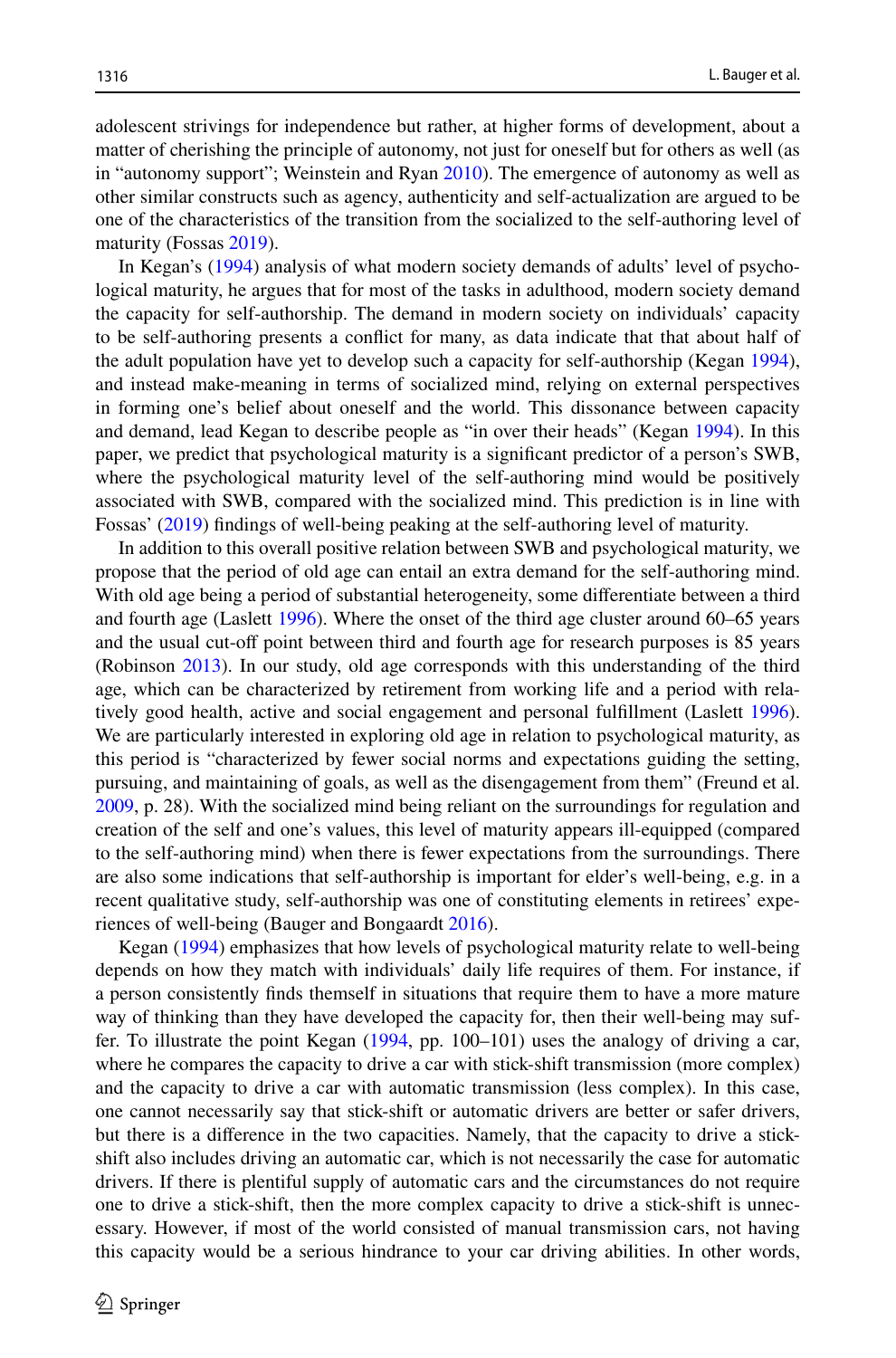Kegan is claiming that if we have developed a level of maturity in our thinking, matching or exceeding the actual, lived experience of the person or persons in question, then we are more likely to adapt satisfactorily to life's situations.

#### **1.2 Age, Psychological Maturity, and Well‑Being**

According to Bugenhagen and Barbuto ([2012\)](#page-24-7) there is not a direct relation between psychological maturity and chronological age, except at especially low levels, as there is some constraint where most theories claim that less-mature stages are appropriate properties of childhood and adolescence (Loevinger and Blasi [1976;](#page-26-3) Morros [2001\)](#page-26-10). In Cohn's [\(1998](#page-24-8)) meta-analysis of the relation between level of Loevinger's ego development and age, a moderate correlation (*r*=.40) was reported among adolescent samples, while in adult samples there was no relation  $(r=.04)$ . Chronological age and ego development tend not to have a linear relation in adulthood. Lilgendahl et al. ([2013\)](#page-26-11) found support for such a positive trend in their longitudinal study of level of ego development, where a mean-level increase was observed from age 43 to age 61. However, Kegan's measure of maturity is not as exclusively tied to cognitive complexity as Loevinger's measure. For Kegan's measure, there appears to be a levelling off in adulthood where for many their level of maturity stabilizes (Vincent [2014](#page-27-3)), and fewer individuals reach the more mature levels (Kegan and Lahey [2009\)](#page-26-6). Additionally, Kegan and Lahey [\(2009](#page-26-6)) emphasize how, on the individual level, maturity is not a continuous unfolding but instead involves periods of stability and periods of change.

#### **1.3 Meaningfulness, Growth Motivation, and Authenticity**

As mentioned above, psychological maturity is one of several aspects of eudaimonia (Bauer [2016\)](#page-24-9). Most measures of eudaimonia in psychology (including Kegan's) address questions of fulfllment, satisfaction, and meaningfulness (i.e., well-being, as typically modeled). In contrast, developmental, psychological maturity in Kegan's model also involves a dimension of integrative complexity in thinking about the self and others, which is unique among those measures (Bauer et al. [2019\)](#page-24-1). In this article, we are interested in exploring how levels of psychological maturity predict SWB, while also controlling for three eudaimonic factors that are established predictors of SWB: meaning in life, growth motivation, and authenticity. Kegan's maturity includes elements of each of these but also the unique, developmental factors just mentioned, allowing for a test of maturity's incremental validity in predicting SWB.

One factor that has been considered a key factor of eudaimonia is meaningfulness in life (i.e., "having meaning in life"), in addition to also being associated with SWB (Steger et al. [2013\)](#page-27-8). Meaning in life is argued to consist of feeling that your life matters, makes sense and has purpose (Martela and Steger [2016\)](#page-26-12). Considerable empirical evidence has found positive efects of meaning in life on several aspects of physical and psychological well-being and have been argued as a flagship indicator of well-being (Steger et al. [2013](#page-27-8)).

The development of eudaimonia over time has been called *eudaimonic growth* and can be considered as increases in both psychological maturity and well-being (Bauer and McAdams [2010](#page-24-10)). The desire for growth in both these areas has been coined growth motivation (Bauer et al. [2015\)](#page-24-2) and can be characterized as experiential and refective. Whereas experiential growth motivation is the desire to cultivate personally meaningful activities and relationships, refective growth motivation concerns the desire toward developing one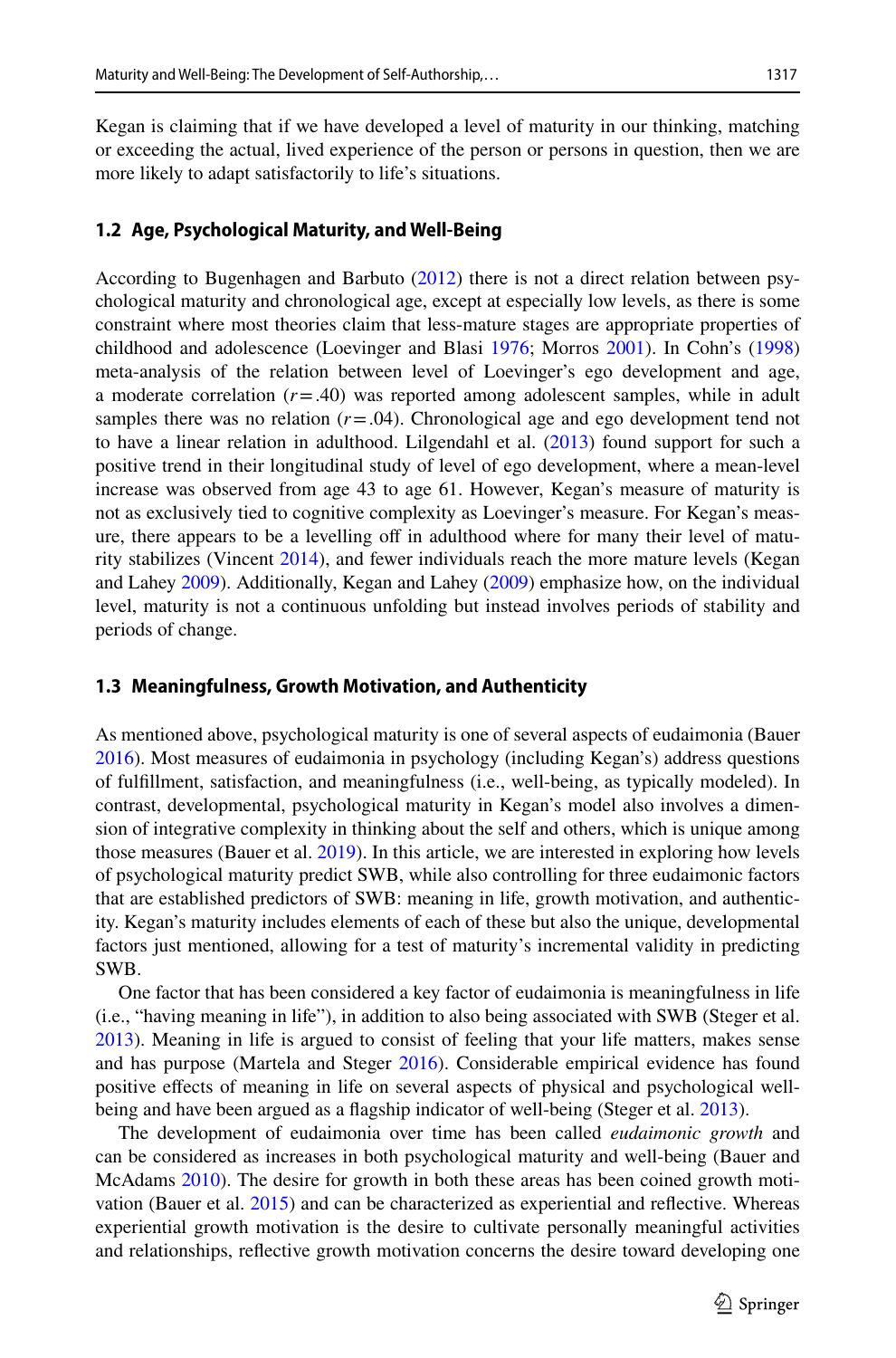capacity for complex thinking, deeper conceptual understanding and intellectual development, and wisdom (Bauer [2016\)](#page-24-9). An important distinction here is that this construct is not concerned with the presence of either maturity or well-being, but to what degree a person is motivated towards these two aspects of eudaimonia (Bauer et al. [2015](#page-24-2)). Nevertheless, they, are positively associated with measures of maturity and well-being respectively (Wayment and Bauer [2018\)](#page-27-9). In narrative meaning-making, motivational themes for refective growth have predicted increases in demonstrated maturity 3 years later, whereas motivational themes for experiential growth have predicted increases in well-being over that time (Bauer and McAdams [2010](#page-24-10); also see Lilgendahl and McAdams [2011\)](#page-26-13).

Inspired by humanistic/existential psychology (e.g. Maslow [1968](#page-26-1); Rogers [1961](#page-27-2)), the concept of authenticity can be considered as an important aspect for individuals wellbeing. Here authenticity is understood as the degree to which a person is experiencing congruence between one's behaviors, emotions and deeply held values and beliefs (Wood et al. [2008\)](#page-27-10). In research, overall authenticity has been associated with both eudaimonic and hedonic measures of well-being (Di Fabio and Palazzeschi [2015](#page-25-11)). In Wood et al. [\(2008](#page-27-10)) much used conception of authenticity, the concept is tripartite: self-alienation, accepting external infuences and authentic living. Self-alienation is the degree to which one feels in contact with or in touch with one's 'true self', authentic living is the degree to which your behavior is consistent with your ideals and values, and accepting external infuences is the degree to which one conforms to the expectations of others. Within this conceptualization of authenticity, authentic living has a positive relation with hedonic and eudaimonic measures, while the two others are negatively associated with both hedonic and eudaimonic well-being (Wood et al. [2008](#page-27-10)).

Personality traits have been proposed as an important part in understanding why levels of well-being are relatively stable, and research into the relation between the two factors have been substantial (Anglim and Grant [2016](#page-24-11)). In meta-analyses (DeNeve [1999](#page-25-12); Steel et al. [2008](#page-27-11)), the traits neuroticism and extraversion have emerged with the highest correlations with SWB. Where extraversion is positively associated with SWB, while neuroticism is negatively associated.

### **2 The Present Study**

We aim to explore the relation between psychological maturity and well-being. In particular, we want to investigate if level of maturity could be considered a signifcant predictor of SWB, and if this proposed relation holds up when controlling for other eudaimonic predictors of SWB. This means that our approach is in line with Sheldon's [\(2013](#page-27-12), [2016](#page-27-13)) model of using eudaimonic factors as predictors of hedonic well-being. We are also interested if age group moderate the relation between psychological maturity and subjective well-being. As a methodological concern, another aim of this study is to explore the feasibility of employing a psychological maturity measure, using the theory of Kegan [\(1982](#page-25-3), [1994](#page-25-4)) with shorter written narratives. We have developed the following hypotheses.

**Hypothesis 1** Higher levels of psychological maturity in written narratives (Kegan's self-authorship stage, compared to the socialized stage) predict higher levels of well-being, controlling for age group, big-fve traits, authenticity, experiential growth motivation, and meaningfulness in life.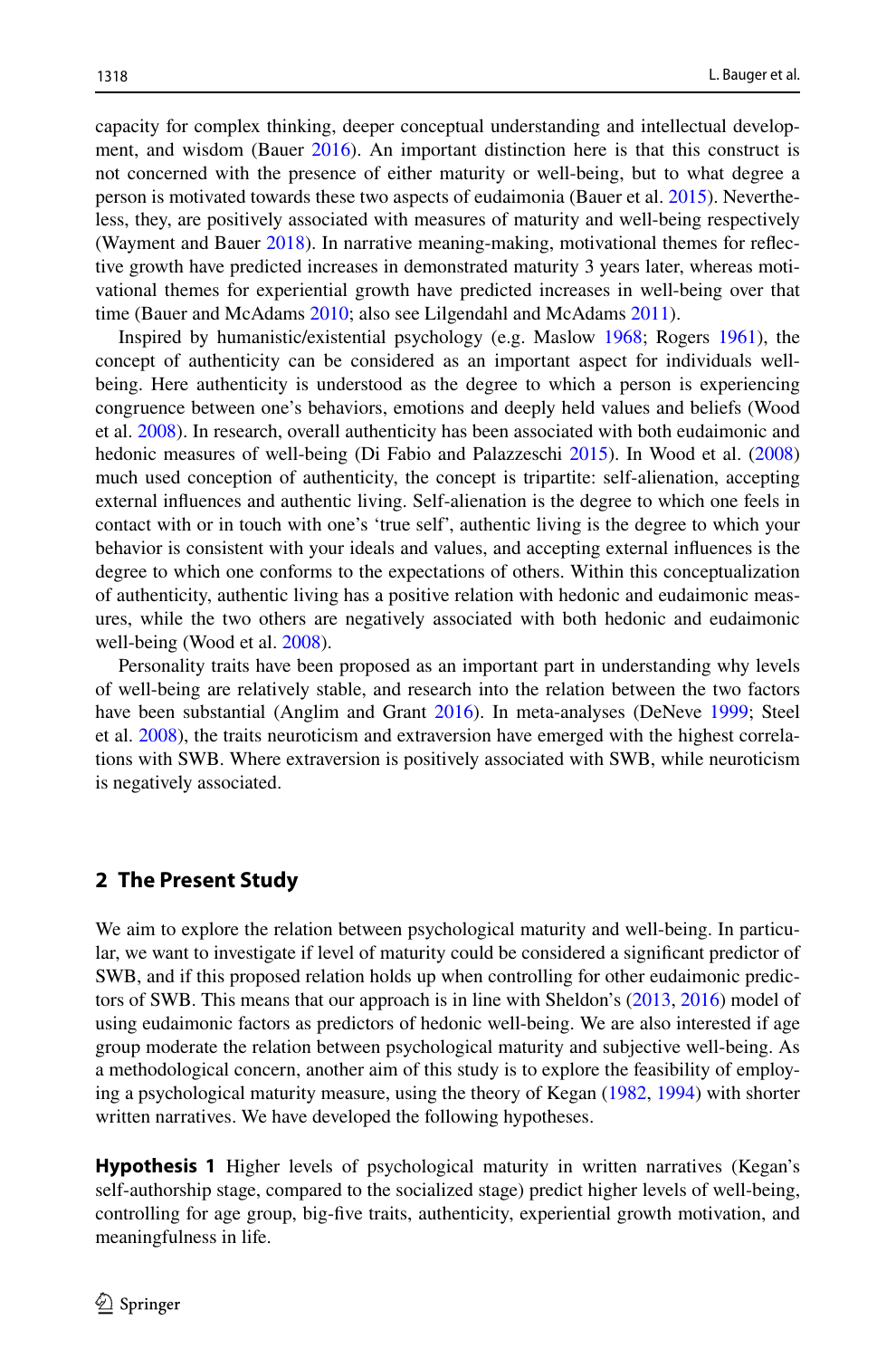**Hypothesis 2** Age group moderates the relation between psychological maturity and well-being. More specifcally, we expect to fnd a signifcant interaction such that psychological maturity in narratives predicts SWB in old age but not in young or middle adulthood.

## **3 Method**

#### **3.1 Participants**

This is a cross-sectional study and the participants in this study were selected from a larger study, the Study of Adult Life and Transitions (SALT). SALT is a recently launched prospective longitudinal study with the aim of studying phenomena across the lifespan. Participants in the study are the alumni of a private research university in the Midwestern United States. In the frst wave of data collection in the SALT study, 754 participants responded to the questionnaire. From this larger sample, we selected the participants who had given a detailed description of a signifcant memory from their college years, so that we could analyze those narratives for their psychological maturity. Our fnal sample consisted of 223 participants (Table [1\)](#page-6-0), 135 (60%) were female while 87 (40%) where male, 219 participants completed all data points and the regression analysis involved these 219. The mean age of participants was  $46.4$  years (SD = 16.86), ranging from 22 to 84 years old. With our second hypotheses concerned old age compared to younger age groups, we constructed a tripartite age variable where older age was categorized as 60 years or older, while the younger age groups of young and middle age were categorized as below 40 and between 40 and 59 years, respectively. With the age of participants in the old age category ranging from 60 to 84 years old in our study, it could be argued as primarily consisting of the so-called third agers. Regarding the three age groups most of our participants were below 40 years old (44%), while the middle (27%) and old age (29%) groups were relatively equal. Apart from chronological age, there were no signifcant diferences between those who had provided a description of a college high point (our fnal sample) and those who did not. In terms of age, those who had provided a narrative were significantly older  $(M = 46.23, SD = 16.80)$  compared to those who did not (M = 43.36, SD = 16.70), t (674) = 2.10,  $p = .036$ .

<span id="page-6-0"></span>

| Table 1 Demographic         |
|-----------------------------|
| information of participants |

|                       | Gender        |               | Total    |
|-----------------------|---------------|---------------|----------|
| Age group             | Female        | Male          |          |
| Young age $(\leq 39)$ | 69 (51%, 71%) | 28 (32%, 29%) | 97 (44%) |
| Mid age (40–59)       | 37 (27%, 61%) | 24 (28%, 39%) | 61(27%)  |
| Old age $(\geq 60)$   | 29 (22%, 45%) | 35 (40%, 55%) | 64 (29%) |
| Total                 | 135 (60%)     | 87 (40%)      | 223      |

One participant in the young age category identifed as 'other' on gender. The percentages in the parentheses are representing proportions of gender and age group respectively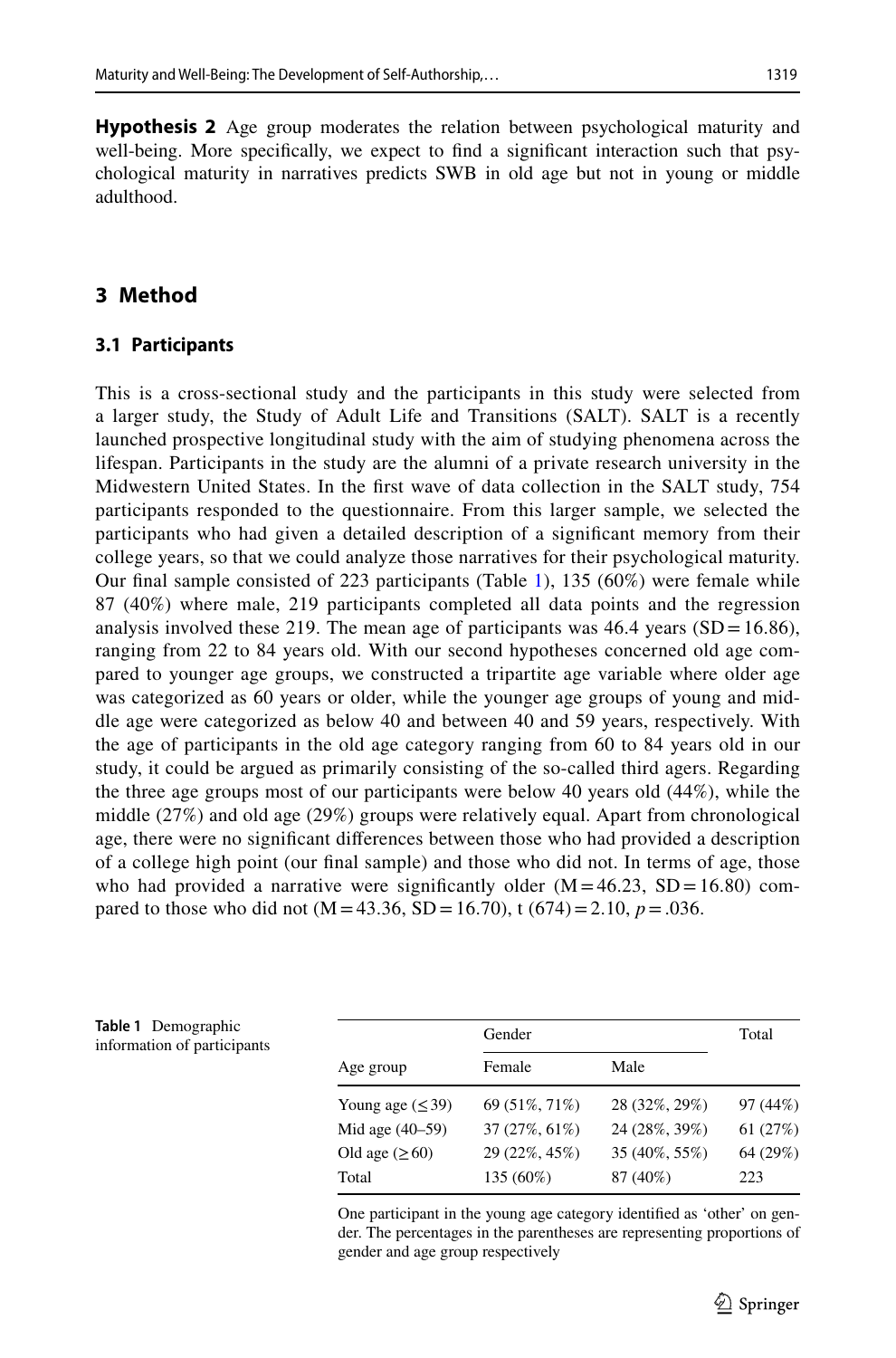# **3.2 Measures**

# **3.2.1 Subjective Well‑Being (SWB)**

SWB was a compound measure calculated by the scores from Satisfaction With Life Scale (SWLS) (Diener et al. [1985](#page-25-13)) and the Scale of Positive and Negative Experiences (SPANE) (Diener et al. [2010](#page-25-14)). SWLS is a short and efective 5-item measure of overall life satisfaction. The scale has demonstrated good psychometric characteristics (Pavot and Diener [2008\)](#page-26-14). Items include "In most ways my life is close to my ideal" and "If I could live my life over, I would change almost nothing". The participants rated the items on a 7-point scale ranging from *strongly disagree* (1) to *strongly agree* (7). SPANE is a recently developed scale, measuring a broad range of pleasant and unpleasant feelings. The scale consists of 12-items grouped into two subscales, one for positive and one for negative feelings. The scale asks participants to report how much they have experienced the given feelings the last 4 weeks, six positive and six negative feelings. The feelings are rated on a 5-point scale ranging from *very rarely or never* (1) to *very often or always* (5). The scale has shown good psychometric properties in its original publication (Diener et al. [2010\)](#page-25-14), supported by validation studies in Portugal (Silva and Caetano [2013\)](#page-27-14), Canada (Howell and Buro [2015](#page-25-15)) and China (Li et al. [2013](#page-26-15)), with Cronbach's alpha ranging from .81 to .92. An aggregated SWB score was calculated frst by standardizing the component variables and then by adding satisfaction with life with positive feelings and then subtracting the negative feelings. In this study, Cronbach's alphas were .89, .86 and .83 for SWLS, SPANE positive and SPANE negative respectively.

# **3.2.2 The Meaning in Life Questionnaire (MLQ)**

Meaning in life was assessed using the MLQ (Steger et al. [2006\)](#page-27-15) and its two subscales, presence and search, measuring the extent to which the person is experiencing a presence of and a search for meaning, respectively. For our purposes, we used the presence subscale, consisting of fve statements about the persons experience of meaning in their life, which they rated on a 7-point scale from *absolutely true* (1) to *absolutely untrue* (7). Statements included "My life has a clear sense of purpose" and "I understand my life's meaning." The presence subscale has demonstrated adequate psychometric properties in the original research paper (Steger et al. [2006\)](#page-27-15), as well as in a recent global study were the Cronbach's alpha ranged from .85 to .92 (Disabato et al. [2016](#page-25-16)). In this study, Cronbach's alpha was .90 for the presence of meaning subscale.

# **3.2.3 Authenticity Scale (AS)**

The dispositional authenticity was assessed using the Authentic Personality Scale (Wood et al. [2008](#page-27-10)). The scale is based on the person-centered conception of authenticity and consists of three subscales that capture three aspects of authenticity; self-alienation; authentic living; and accepting external infuences. Self-alienation refects the degree to which a person feels he or she does not know or feel in touch with their true self. Authentic living refects to which degree the person feels they are true to themselves and living according to their beliefs and values. Accepting external infuences refects the degree to which the person accepts the infuence of other people and whether they feel obliged to conform to other's expectations of oneself. The AS asks the participant to rate to what degree they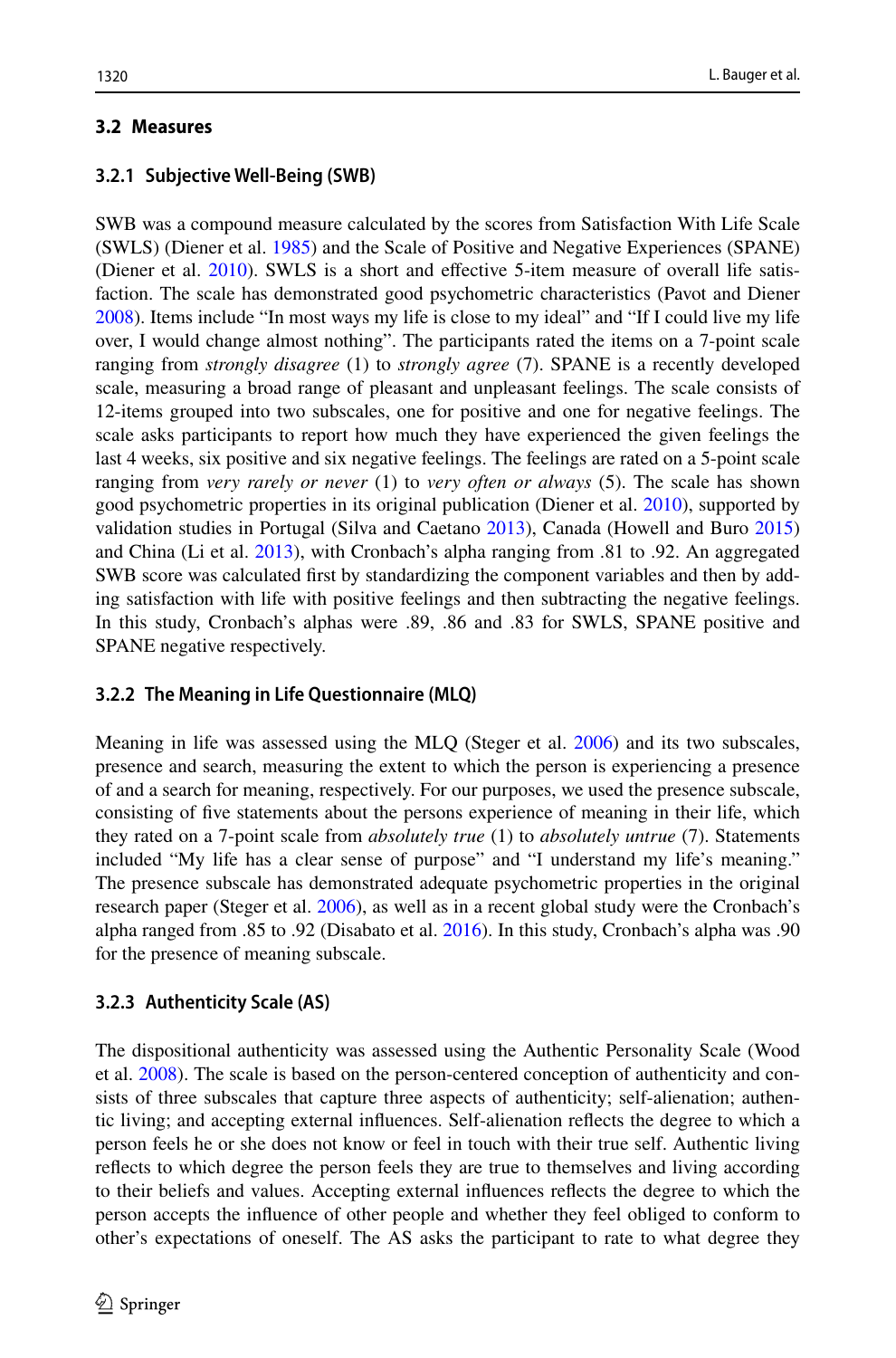agree with 12 statements on a 7-point scale, ranging from *does not describe me at all* (1) to *describes me very well* (7). Items include "I don't know how I really feel inside", "I always stand by what I believe in" and "I usually do what other people tell me to do". The scale has demonstrated good psychometric properties (Wood et al. [2008\)](#page-27-10). Cronbach's alphas were .79 for authentic living, .86 for accepting external infuences, .86 for self-alienation and .85 for the aggregate authenticity. For ease of presentation, we use the aggregate measure of authenticity.

#### **3.2.4 Growth Motivation Index (GMI)**

The GMI (Bauer et al. [2015](#page-24-2)) measures two facets of growth motivation: refective and experiential. Where refective growth motivation captures the "desire for conceptual learning, exploration, and gaining new perspectives on one's psychosocial life" (Bauer et al. [2015,](#page-24-2) p. 191), experiential growth motivation captures the "desire for deepening and strengthening one's experience or relationships, helping others, and building skills in activities of personal interest" (Bauer et al. [2015,](#page-24-2) p. 191). The GMI asks the participant to rate eight items on a 7-point scale: how often they do eight activities and/or refections for the purpose of either refective or experiential growth, with the scale ranging from *never* (1) to *always* (7). Items include "I try to do things that I fnd personally enjoyable, interesting, or engaging" and "I make sure to spend time with people who are dear to me". The measure has demonstrated adequate psychometric properties (Bauer et al. [2015\)](#page-24-2). Cronbach's alpha was .81 for refective growth motivation and .67 for experiential growth motivation. For our purposes, we used the scale of experiential growth motivation, since this dimension has been theorized and demonstrated as related to SWB (see Bauer et al. [2015](#page-24-2)).

#### **3.2.5 Ten‑Item Personality Inventory (TIPI)**

Personality was assessed using the TIPI (Gosling et al. [2003\)](#page-25-17), which is a popular brief instrument measuring the big-fve personality traits. The measure includes two items measuring each of the big-fve dimensions, asking the participant to rate, on a 7-point scale, to what degree they feel they agree with each statement. The scale ranges from disagree strongly (1) to agree strongly (7). Items include "I see myself as extraverted, enthusiastic", "I see myself as anxious, easily upset" and "I see myself as sympathetic, warm". The scale has shown low to moderate Cronbach's alpha ( $\alpha$  = .40–.68) which is common for short scales (Ziegler et al. [2014](#page-27-16)). According to Gosling et al. ([2003\)](#page-25-17) a better reliability measure for such short measure would be test–retest reliability, which the TIPI has demonstrated substantial stability (mean  $r = .72$ ). It has also demonstrated substantial correlation with longer personality trait measures  $(r > .65)$ . In sum the instrument has been demonstrated adequate psychometric properties to serve as a proxy for longer personality instruments (Gosling et al. [2003](#page-25-17)). Cronbach alphas for extraversion and neuroticism was .78 and .60 respectively.

### **3.2.6 Psychological Maturity**

Psychological maturity was operationalized by analyzing the participants' answers to the open-ended question: "Please take a moment to think about a favorite or especially important memory from your days at [college]. It is important for this question that you think about a specifc event—not a broad period or phase in life—that stands out as an especially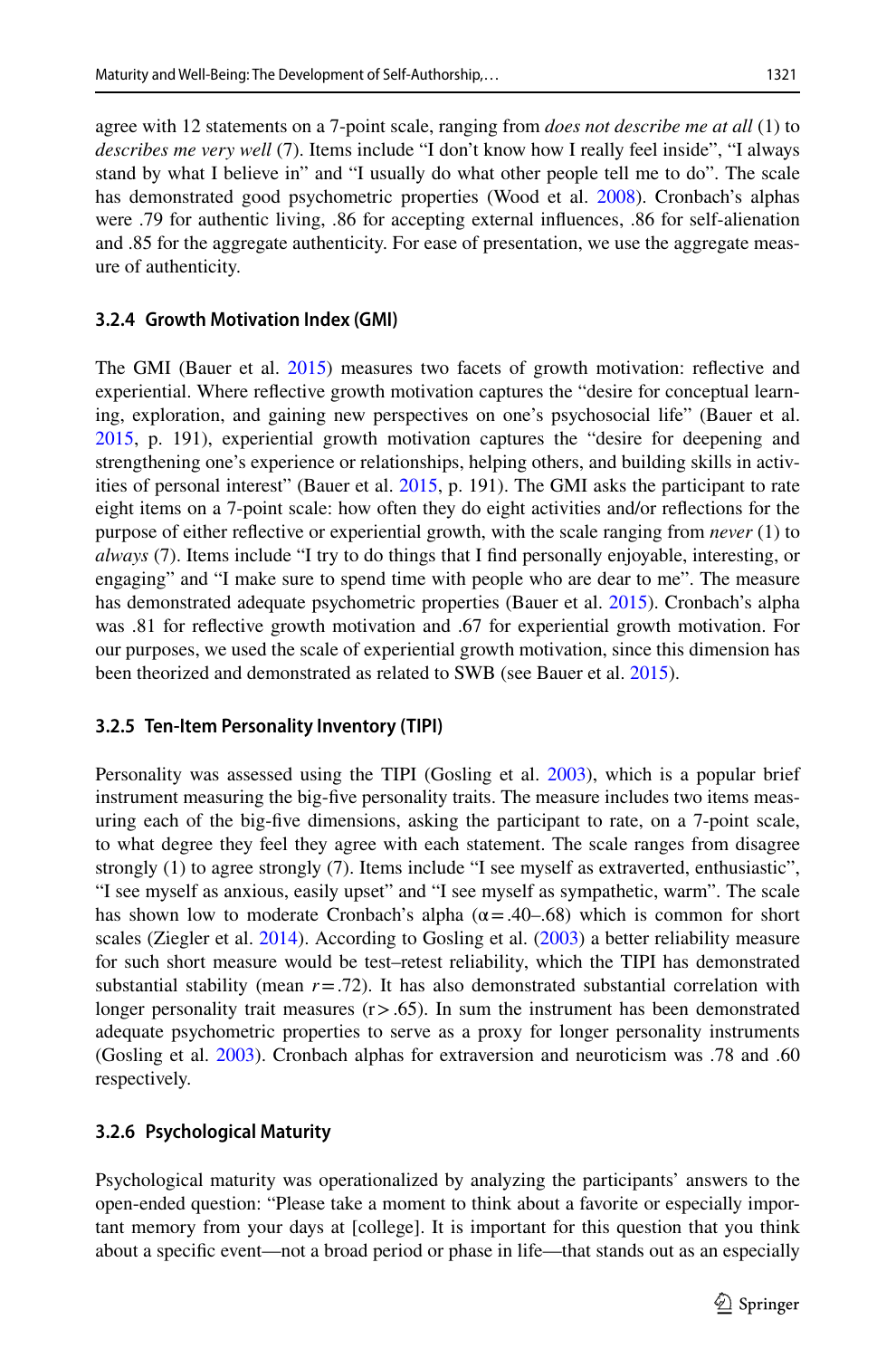good or meaningful experience." Participants were then instructed to describe the who, what, where, and when of the event as well as why or how it was or is meaningful. We based our analysis on Lahey et al. ([1988/](#page-26-16)2011) guide to the subject-object interview (SOI), which the authors were experienced in. The SOI is a method developed to assess the different meaning-making systems outlined in Kegan's theory of adult development (Kegan [1982,](#page-25-3) [1994\)](#page-25-4). As the name of the measure suggests, the SOI distinguishes what the person's able to take as object and refect upon and what one is subject to and unable to refect upon.

In the present study, we tested whether the SOI protocol to measure for stages of development applies to the measurement of narratives that are elicited from simpler prompts than that of the SOI. The SOI includes prompts to describe situations that involve ten different experiences (e.g., angry, sad, success, importance to self) as well as semi-structured prompts that the interviewer uses to get the interviewee to elaborate. This is of course a time- and resource-intensive method. Instead, we used prompt to elicit a personally meaningful memory, in written (rather than vocal) form, with no prompts other than the original question. We treated the SOI like other narrative coding protocols that are used with memories of discrete, personally significant events in life (e.g., Adler et al. [2017](#page-24-12)). Thus, the present narratives were shorter than typical for SOI research.

To employ the SOI protocol, the written narratives had to be of sufficient length to glimpse the meaning-making process of the person and describe why the given event was a highpoint for them. This meant that those who did not provide an answer to this question, or their answers were too brief (e.g. "when I met my wife" as the entire response), were excluded from our study. Examples of narratives and how they were scored are presented in the supplemental material. To establish inter-rater reliability, we randomly selected 99 of the 223 narratives to be coded by two researchers. Their inter-rater reliability, using intraclass correlation, was .85. In those instances where there were diferences in scores  $(n=12)$ , the scores of the author who was certified as a 'reliable scorer' was recorded, as were the rest of the narratives, according to the gold standard or master coder system (Syed and Nelson [\(2015](#page-27-17)).

Even though the subject-object analysis was not developed for our purposes, we argue that our narratives were eligible for such analysis, as long as we preface the scores to refect the narrative and not necessarily a refection of the person's full meaning-making system. Although Kegan's developmental theory describes three separate meaning-making systems most prevalent in the adult population (socialized, self-authoring and self-transforming mind), our analysis found only socialized and self-authoring narratives. Thus, for all analyses to follow, the psychological maturity variable was a dichotomous variable with scores indicating either a socialized or a self-authoring narrative. It was not surprising that the narratives could be scored as either socialized or self-authoring for two reasons. First the narratives were relatively short and not conducive to long descriptions demonstrating a very complex meaning-making system, which the self-transforming mind is. Second, individuals who have developed the meaning-making system of the self-transforming mind are 'far and few between' (Kegan and Lahey [2009](#page-26-6)).

### **4 Results**

Gender did not emerge as significantly related to any of our main study variables. Table [2](#page-10-0) shows how the narratives were scored across the two age groups. The narratives were quite evenly scored as either socialized or self-authoring, with a few more socialized (55%) than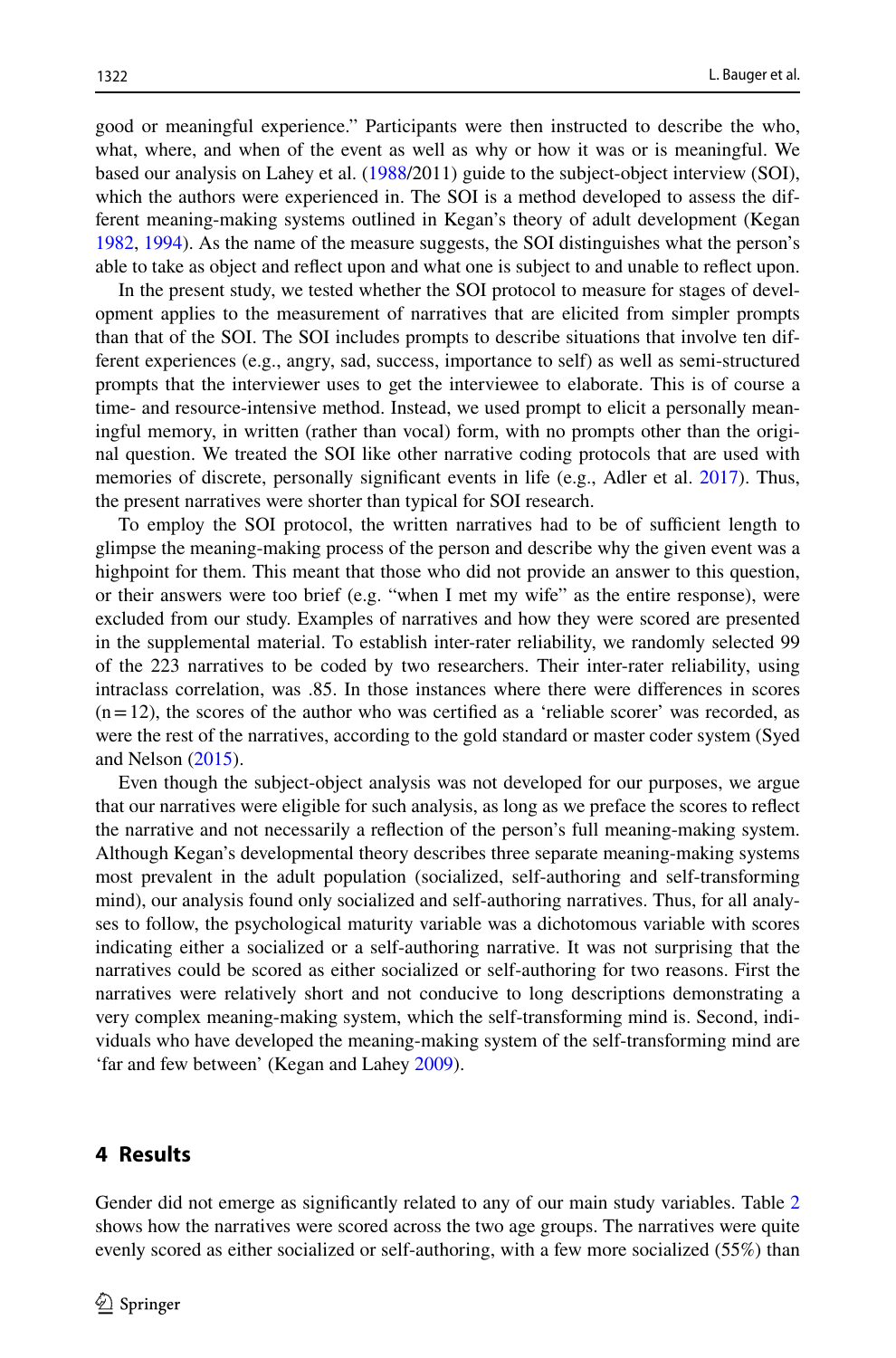<span id="page-10-0"></span>

| <b>Table 2</b> Scoring of narratives for<br>psychological maturity | Age group             | Psychological maturity |                     | Total    |
|--------------------------------------------------------------------|-----------------------|------------------------|---------------------|----------|
|                                                                    |                       | Socialized mind        | Self-authoring mind |          |
|                                                                    | Young age $(\leq 39)$ | 50 (41\%, 51\%)        | 48 (47%, 49%)       | 98 (44%) |
|                                                                    | Mid age $(40-59)$     | 36 (29%, 59%)          | 25 (25%, 41%)       | 61 (27%) |
|                                                                    | Old age $(≥60)$       | 36 (30%, 56%)          | 28 (28%, 44%)       | 64 (29%) |
|                                                                    | Total                 | 122(55%)               | 101 (45%)           | 223      |

The percentages in the parentheses are representing proportions of psychological maturity and age group respectively

self-authoring (45%) narratives. No association was found between psychological maturity and age group  $X^2$  (2, N = 223) = 1.06,  $p = .59$ .

### **4.1 Correlations**

The zero-order correlation between key variables in this study are presented in Table [3](#page-10-1). All variables correlated signifcantly with SWB. Chronological age correlated signifcantly with several of the variables as well, but it was not related to the personality factor extraversion, or growth motivation. Psychological maturity was not related to any of the other study variables apart from SWB. Setting up hypothesis 1, the proposed personality traits of extraversion and neuroticism, authenticity, meaningfulness in life, and experiential growth motivation correlated with SWB.

#### **4.2 Regressions**

Table [4](#page-11-0) presents a hierarchical multiple regression of SWB on predicted variables. In support of Hypothesis 1, psychological maturity signifcantly predicted well-being, even when controlling for age group, big-fve traits of neuroticism and extraversion, authenticity, meaningfulness in life, and experiential growth motivation (model 1). Notably, age group and authenticity did not contribute signifcantly to the model.

| <b>Table 5</b> Zero-order correlations between variables $(N = 219)$ |         |                   |               |                                  |   |   |         |   |
|----------------------------------------------------------------------|---------|-------------------|---------------|----------------------------------|---|---|---------|---|
|                                                                      |         | $\mathfrak{D}$    | $\mathcal{L}$ | $\overline{4}$                   | 5 | 6 |         | 8 |
| 1. SWB                                                               |         |                   |               |                                  |   |   |         |   |
| 2. Age (years)                                                       | $22**$  |                   |               |                                  |   |   |         |   |
| 3. Psychological maturity                                            | $.19**$ | $-.06$            |               |                                  |   |   |         |   |
| 4. Neuroticism                                                       |         | $-49***$ $-33***$ | $-07$         |                                  |   |   |         |   |
| 5. Extraversion                                                      | $31***$ | .06               | $-.02 - .02$  |                                  |   |   |         |   |
| 6. Authenticity                                                      | $51***$ | $.30***$          |               | $.04 - 43***$ $.26***$           |   |   |         |   |
| 7. Presence of meaning                                               | $57***$ | $31***$           |               | $.07 - 34***$ $.31***$ $.52***$  |   |   |         |   |
| 8. Experiential growth motivation .56***                             |         | .12               |               | $.05 - .26***$ $.33***$ $.49***$ |   |   | $52***$ |   |

<span id="page-10-1"></span>**Table 3** Zero-order correlations between variables (N=219)

\**p*<.05; \*\**p*<.01; \*\*\**p*<.001. Psychological maturity=0 represents socialized mind while 1 represents self-authoring mind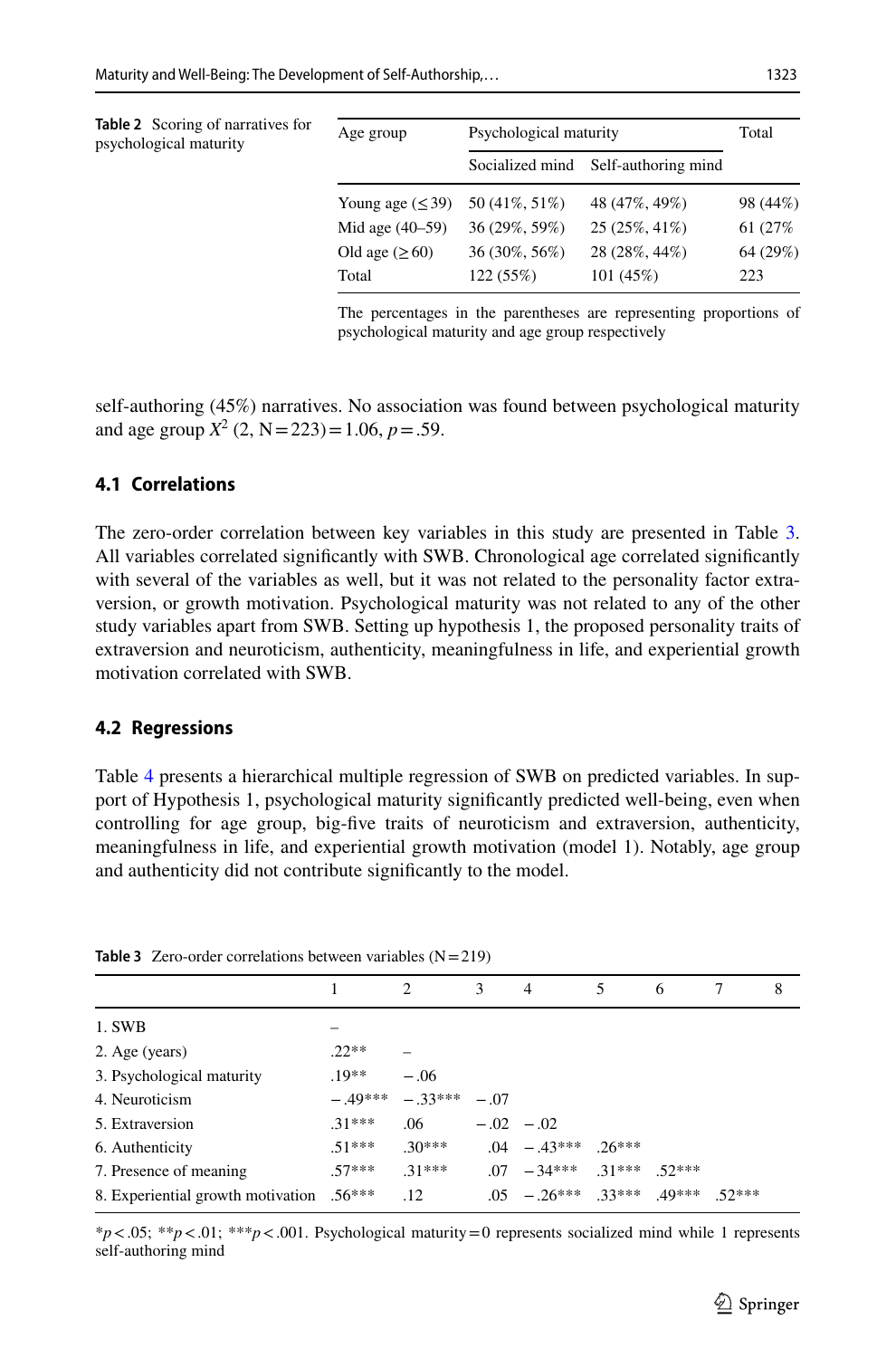<span id="page-11-0"></span>

| Model |                                           | $\mathbf{\Omega}$     | SE <sub>b</sub> | ρ                   | Ь,        | $\mathbb{R}^2$ | $\Delta R^2$ change | 95% CI           | 月     | d                |
|-------|-------------------------------------------|-----------------------|-----------------|---------------------|-----------|----------------|---------------------|------------------|-------|------------------|
|       |                                           |                       |                 |                     | 31.65***  | 55             |                     |                  |       |                  |
|       | Age group                                 |                       |                 |                     |           |                |                     |                  |       |                  |
|       | Young versus old                          | $-0.9$                | S.              | $-0$                |           |                |                     | $[-23 - 05]$     | 1.410 | $\overline{201}$ |
|       | Mid versus old                            | Ξ.                    | CO.             | $\ddot{\mathrm{c}}$ |           |                |                     | $[-13 - 14]$     | 1.632 | 969              |
|       | Psychological maturity                    | $\overline{.16}$      | 65              | $\ddot{=}$          |           |                |                     | $[0.5 - 26]$     | 1.023 | $\overline{003}$ |
|       | Neuroticism                               | $-13$                 | $\mathcal{L}$   | $-0.28$             |           |                |                     | $[-.17 - -0.08]$ | 1.356 | $\infty$         |
|       | Extraversion                              | Ŕ                     | $\mathcal{L}$   | $\ddot{12}$         |           |                |                     | $[.08-.08]$      | 1.192 | 018              |
|       | Authenticity                              | $\boldsymbol{\Omega}$ | $\mathfrak{S}$  | $\overline{10}$     |           |                |                     | $[-.12 - 15]$    | 1.712 | <b>C60</b>       |
|       | Presence of meaning                       | $\ddot{13}$           | $\overline{0}$  | 23                  |           |                |                     | $[.06 - 19]$     | 1.707 | $8^{\circ}$      |
|       | Experiential growth motivation            | $\overline{19}$       | $\mathfrak{S}$  | 28                  |           |                |                     | $[.11 - .27]$    | 1.575 | $\overline{0}$   |
| 2     |                                           |                       |                 |                     | 25.91 *** | 55.            | $\frac{1}{2}$       |                  |       |                  |
|       | Age group                                 |                       |                 |                     |           |                |                     |                  |       |                  |
|       | Young versus old                          | $-19$                 | $\mathbf{e}$    | $-15$               |           |                |                     | $[-.38 - 0.01]$  | 2.430 | 038              |
|       | Mid versus old                            | $-10$                 | $\Theta$        | $-0.9$              |           |                |                     | $[-.28-.08]$     | 2.960 | .260             |
|       | Psychological maturity                    | $-0.01$               | $\overline{10}$ | $-0$                |           |                |                     | $[-.20 - 19]$    | 3.543 | 951              |
|       | Neuroticism                               | $-19$                 | $\mathcal{L}$   | $-27$               |           |                |                     | $[-16 - 07]$     | 1.408 | $8^{\circ}$      |
|       | Extraversion                              | Ŕ                     | $\mathcal{L}$   | Ξ                   |           |                |                     | $[.01 - .07]$    | 1.197 | 024              |
|       | Authenticity                              | $\dot{\omega}$        | $\mathfrak{S}$  | $\Xi$               |           |                |                     | $[-.01 - 15]$    | 1.716 | 096              |
|       | Presence of meaning                       | $\overline{.13}$      | 0 <sup>3</sup>  | 25                  |           |                |                     | $[.07 - 19]$     | 1.720 | $8^{\circ}$      |
|       | Experiential growth motivation            | $\tilde{\mathcal{L}}$ | $\tilde{q}$     | 28                  |           |                |                     | $[12 - .28]$     | 1.585 | $\overline{0}0$  |
|       | Age group x Psychological maturity        |                       |                 |                     |           |                |                     |                  |       |                  |
|       | Young versus old x psychological maturity | $\ddot{5}$            | $\overline{15}$ | $\overline{13}$     |           |                |                     | $[-.04 - 53]$    | 2.872 | 096              |
|       | Mid versus old x maturity                 | 23                    | $\overline{13}$ | .16                 |           |                |                     | $[-03 - 48]$     | 4.089 | .082             |
| 3     |                                           |                       |                 |                     | 32.986*** | 55             | Ξ.                  |                  |       |                  |
|       | Age group                                 | $\vec{a}$             | $\overline{0}$  | Ξ                   |           |                |                     | $[-.01 - 30]$    | 1.917 | 075              |
|       | Psychological maturity                    | $\ddot{\rm S}$        | 66              | $\sim$              |           |                |                     | $[.11 - .36]$    | 1.435 | 000              |
|       | Neuroticism                               | $-12$                 | $\overline{c}$  | $-26$               |           |                |                     | $[-.16 - .07]$   | 1.355 | $\overline{000}$ |

1324 L. Bauger et al.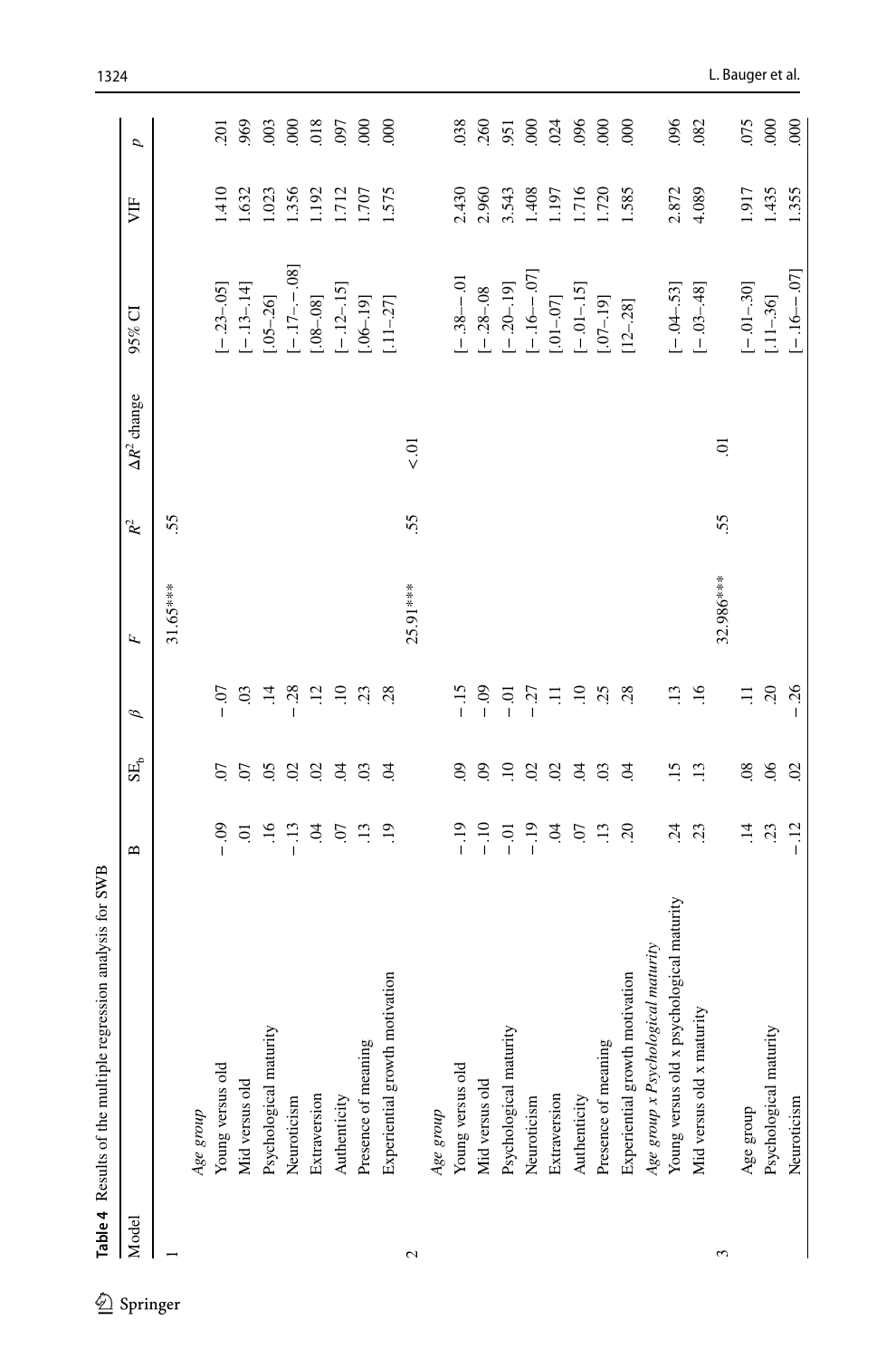| Aodel                                     | ≏     | $SE_b$ $\beta$ |            |  | $\Delta R^2$ change 95% CI |                | УF    |                  |
|-------------------------------------------|-------|----------------|------------|--|----------------------------|----------------|-------|------------------|
| Extraversion                              |       |                |            |  |                            | $[0.1 - 0.07]$ | 1.197 | .026             |
| Authenticity                              |       |                |            |  |                            | $[-.02 - 14]$  | 1.686 | 134              |
| Presence of meaning                       |       |                | $\ddot{c}$ |  |                            | $[06 - 19]$    | 1.704 | $\overline{000}$ |
| Experiential growth motivation            | ମ୍    |                | 29         |  |                            | $[12 - 28]$    | 1.574 | $\approx$        |
| Age group $\times$ psychological maturity | $-24$ |                |            |  |                            | $[-47 - 0.01]$ | 2.270 | <b>STO</b>       |

Dependent variable: SWB, \*\**p* < .01; \*\*\**p* < .001; Age group in model 1 and 2 was represented as two dummy variables with old age serving as the reference group. In model 3, age group=0 represents those under 60 years old, while 1 represents 60 years or older. Psychological maturity=0 represents socialized mind while 1 represents self-author-Dependent variable: SWB,  $*^*p < 0$ .  $*^*p < 0$ . Age group in model 1 and 2 was represented as two dummy variables with old age serving as the reference group. In model 3, age group = 0 represents those under 60 years old,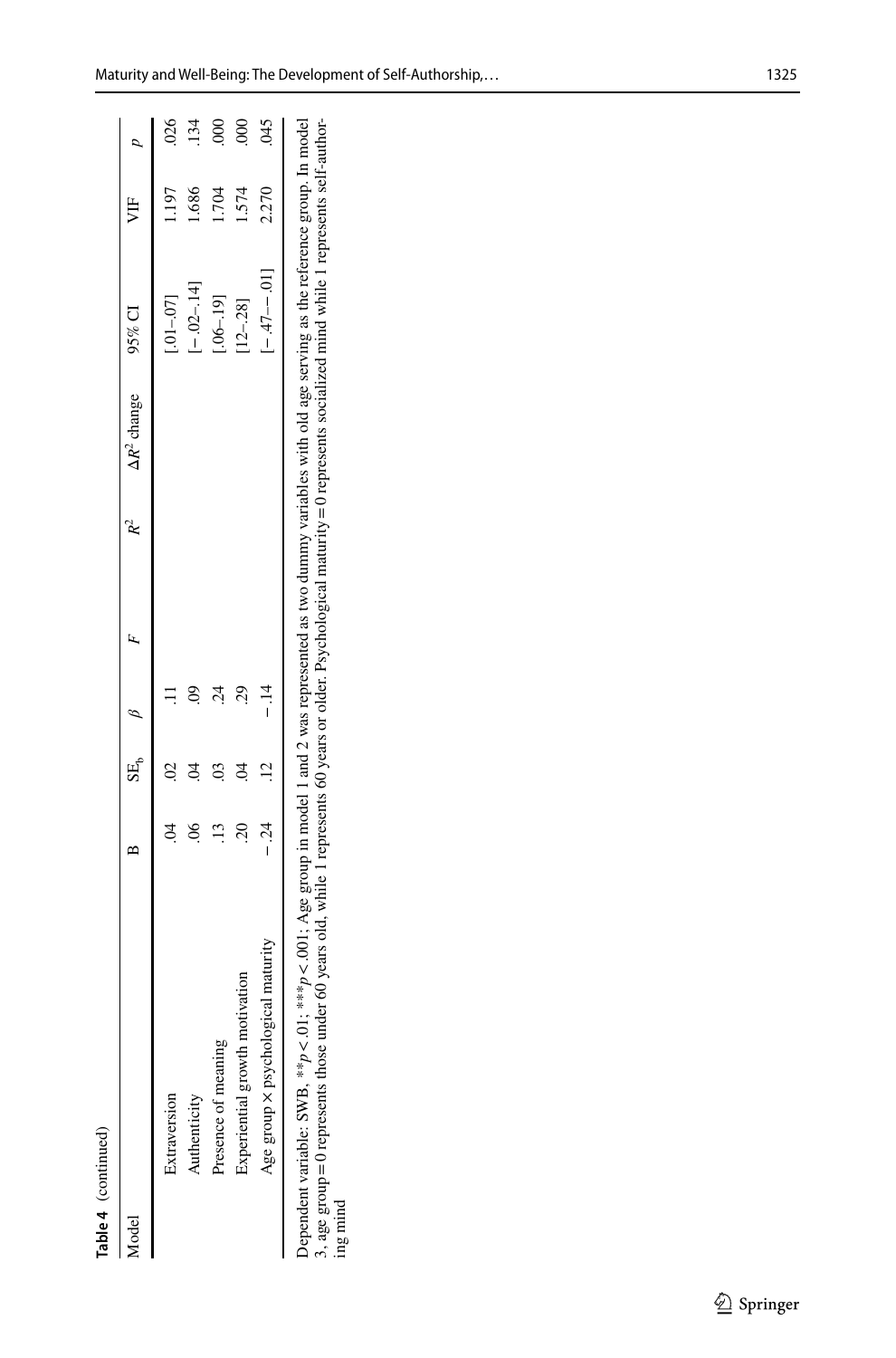To test Hypothesis 2, that age group moderated the relation between psychological maturity and SWB, we used the PROCESS macro in SPSS (Hayes [2018](#page-25-18), model 1) with psychological maturity as the independent variable and age group as the moderator variable, additionally the previous predictors from model 1 was entered as covariates. The interaction between age group and psychological maturity did not account for a signifcant proportion of the variance of SWB ( $\Delta R^2 = 0.008$ ,  $F(2208) = 1.89$ ,  $p = .15$ ).

Even though we did not fnd any signifcant interaction of age group moderating the relation between psychological maturity in narratives and SWB, we plotted the results. As visualized in Fig. [1,](#page-13-0) it appears that for both young and midlife adults, those participants who had a self-authoring (compared with a socialized) narrative reported higher SWB. While for old age adults there were no apparent diference in SWB between those who had a socialized or a self-authoring narrative.

To explore if there was a diference between the slopes of young and mid age adults, we conducted a similar multiple regression model as above (model 2), but with a contrast coded age group variable (young=−1, mid age=1 and old=0). In this model there was not a signifcant interaction of young versus mid age x psychological maturity (*b*=−.01,  $se<sub>b</sub> = .06$ ,  $p = .921$ , CI [−.136, .122]), indicating that there was no difference between the young and mid age slopes in in Fig. [1](#page-13-0). With our second hypothesis focusing on old age group compared with a younger age group, combined with the indication that the young and mid age group did not difer, we found it feasible to conduct a fnal regression analysis with a dichotomous age variable comparing the older age group with those who were younger (old  $=0$ , young and mid age  $=1=$ ). For this analysis we also employed PROCESS macro in SPSS (Hayes [2018,](#page-25-18) model 1). The result (model 3 in Table [4\)](#page-11-0) of the regression indicated a significant overall model  $(R^2 = .55, F(8210) = 32.986, p < .001)$ , where the interaction term of old age versus young and mid age x psychological maturity emerged as significant  $(\Delta R^2 = 0.009, F(1211) = 4.05, p = .045)$ . To explore the interaction further we plotted the result in Fig. [2.](#page-14-0)



<span id="page-13-0"></span>**Fig. 1** Moderation of the relation between socialized and self-authoring narratives by with a tripartite age variable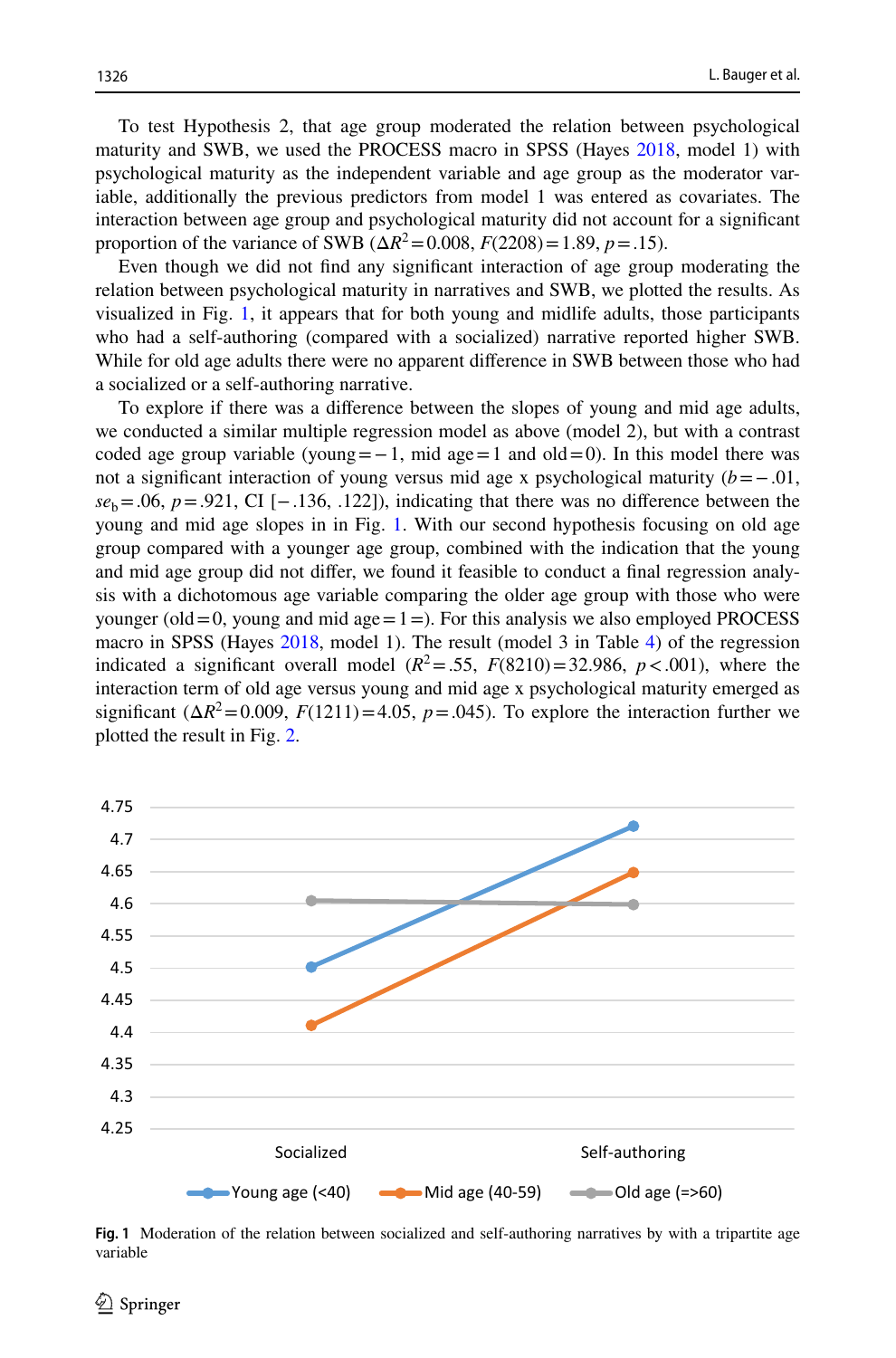

<span id="page-14-0"></span>**Fig. 2** Moderation of the relation between socialized and self-authoring narratives by with a dichotomous age variable

The fndings indicated that psychological maturity was only positively related to SWB for those who were in the younger age group  $(b=.23, t(211)=3.66, p<.001)$  and not for those in old age  $(b=-.01, t (211)=-.08, p=.94)$ . Thus, those in the young age group who had provided a narrative that was scored as self-authoring (more mature) had higher SWB than those who had narratives that were scored as socialized (less mature), while there was no diference in SWB scores for those with socialized or self-authoring narrative in the older age group.

We also explored if the moderating effect of age on the relation between psychological maturity and SWB was diferent with age as a continuous predictor. The result of the regression indicated a significant overall model with similar variance explained ( $R^2 = .55$ ,  $F(8210) = 31.69$ ,  $p < .001$ ). In this model, the interaction term did not emerge as significant and did not account for any additional variance  $(\Delta R^2 = 0.005, F(1210) = 2.41, p = .12)$ . The other notable diference in models with using age as a continuous predictor was that the coefficient of psychological maturity was higher  $(b = .39, t(210) = 2.49, p = .014)$  compared to the model with age as a dichotomous predictor.

# **5 Discussion**

This study aimed to investigate the relation between psychological maturity, other eudaimonic personality factors, age group, and SWB. First, we hypothesized that psychological maturity was related to well-being. Second, we hypothesized that this relation was moderated by age, such that level of psychological maturity would signifcantly predicting SWB for those individuals who were in old age group. We found support for the frst hypothesis but only partial support for the second. As for the second hypothesis, age did moderate the relation between psychological maturity and well-being, but not as we expected. Maturity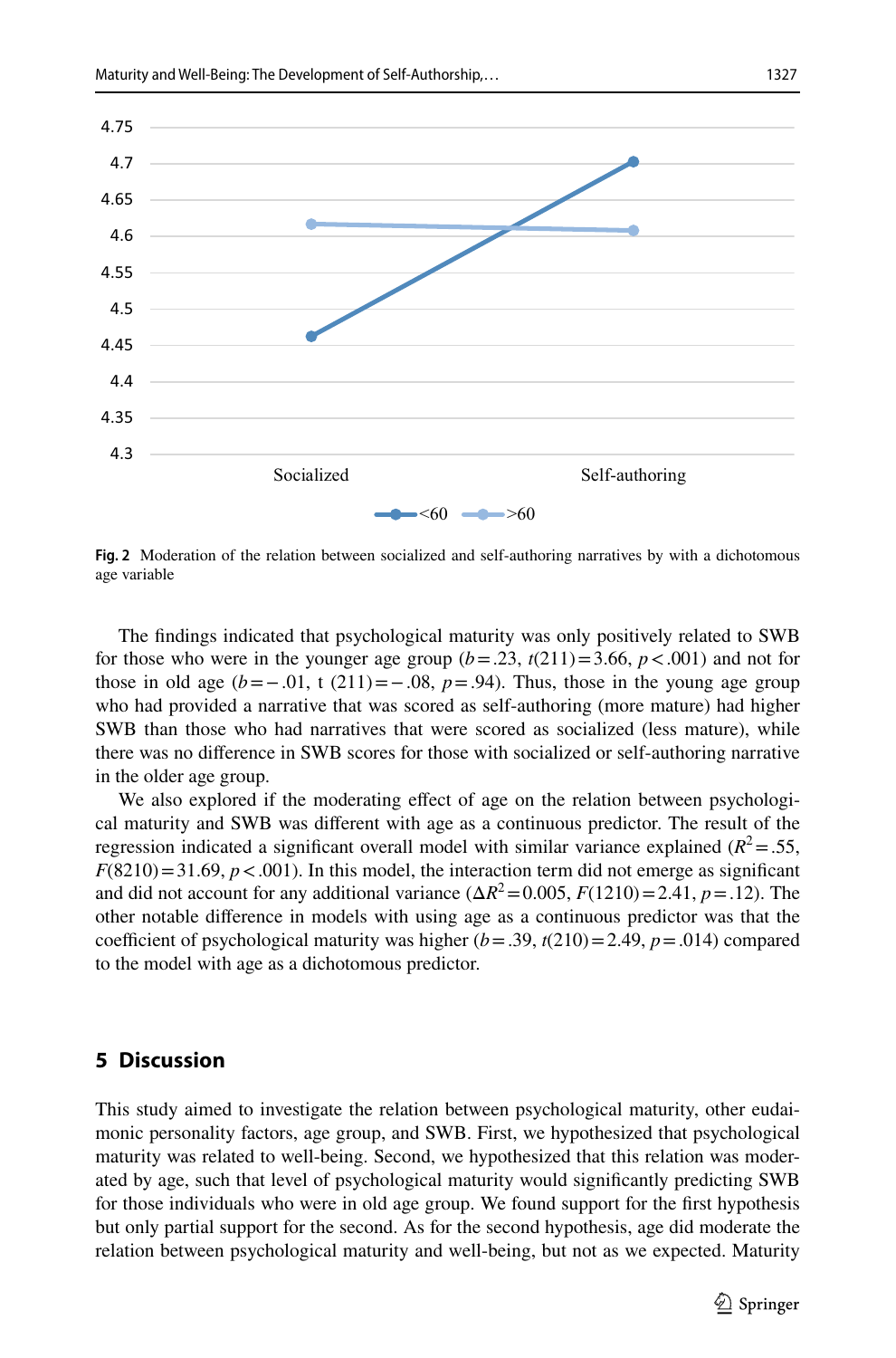predicted well-being only for the younger mid-life adults, not older adults, whereas we had predicted the reverse, that maturity would predict well-being for the older adults.

#### **5.1 Maturity and Well‑Being**

Our results indicate that the kind of narrative maturity that we studied—Kegan's selfauthoring mind compared to socialized mind—is a signifcant predictor of SWB. Even though some theories of psychological maturity (notably Loevinger's theory of ego development) as well as empirical research have suggested that maturity and well-being are not related (Bauer and McAdams [2004;](#page-24-13) Bauer et al. [2015;](#page-24-2) Dufy et al. [2017](#page-25-7)). However, recently Fossas ([2019\)](#page-25-6) found a curvilinear relation between the present measure of maturity (Kegan's) and SWB, with SWB peaking at the maturity level of self-authoring mind.

Kegan's [\(1982](#page-25-3)) approach to maturity combines Piagetian complexity of thinking with Eriksonian concern for human welfare (of both the self and others). The structural complexity of thinking itself is theoretically orthogonal to content-focused concerns for humanistic versus materialistic/egoistic concerns (Bauer et al. [2019](#page-24-1)). Furthermore, Kalliris ([2017\)](#page-25-19) argues from a philosophical perspective that accounts of self-authorship are essential for a person's well-being. Here, self-authorship is understood as the "autonomous shaping of one's own life" and includes both a freedom from external interference as well as a positive freedom with a presence of options that one is free to choose (Arvanitis and Kalliris [2017\)](#page-24-14). To be able to assess and make decisions regarding the available options, Kalliris ([2017\)](#page-25-19) argues it requires the necessary mental capacities, and these capacities need only to be moderately developed. Kalliris is not explicit in what the criterion for such a mental capacity should be, but briefy refers to adulthood as a requirement for this capacity. This contrast with Kegan's theory on self-authorship as a capacity, which might be required in adulthood, that considerable proportion of the adult population have not yet developed the capacity for (Kegan [1994](#page-25-4)). Our finding lends support for Kegan's argument, with about half of the narratives scored as socialized, while the other half were scored as self-authoring (see similar fndings with ego development; e.g., Cohn [1998\)](#page-24-8).

Following Kegan's ([1994\)](#page-25-4) analysis that the modern western society requires or demands, to larger extent, the capacity to be self-authoring, it is reasonable that this capacity emerged as a signifcant predictor of well-being in our fndings. In addition, with our study conducted in the US, a culture that is widely considered individualistic (Hofstede [2001\)](#page-25-20) and emphasizing autonomy and independence (Lu [2008](#page-26-17)), the signifcance of selfauthorship for SWB is reasonable. However, a positive relation between autonomy and SWB have been found in cross-cultural studies as well (Inglehart et al. [2008](#page-25-21); Ng [2015;](#page-26-18) Ng and Diener [2014](#page-26-19); Ngamaba [2017;](#page-26-20) Welzel and Inglehart [2010](#page-27-18)).

Several theorists have proposed that the highest level of maturity may correspond to higher well-being (e.g., Loevinger and Blasi [1976](#page-26-3); Maslow [1968\)](#page-26-1). Bauer et al. ([2011](#page-24-15)) found that those who scored at the two highest stages in Loevinger and Blasi ([1976](#page-26-3)) ego development theory had higher levels of well-being compared to the lower stages. Bauer et al. ([2011\)](#page-24-15) emphasize that even though they found signifcant diferences in well-being, their fndings should be interpreted with caution, as few of their participants scored at the highest stages. We note that the most mature narratives in our study was those who could be scored as self-authoring, which is less mature than the highest stages in Kegan's, Loevinger's, and others' theories. As was expected we did not score any of the narratives in our study as self-transforming (which corresponds to Loevinger's autonomous and integrated stages), so it is impossible to know if this same trend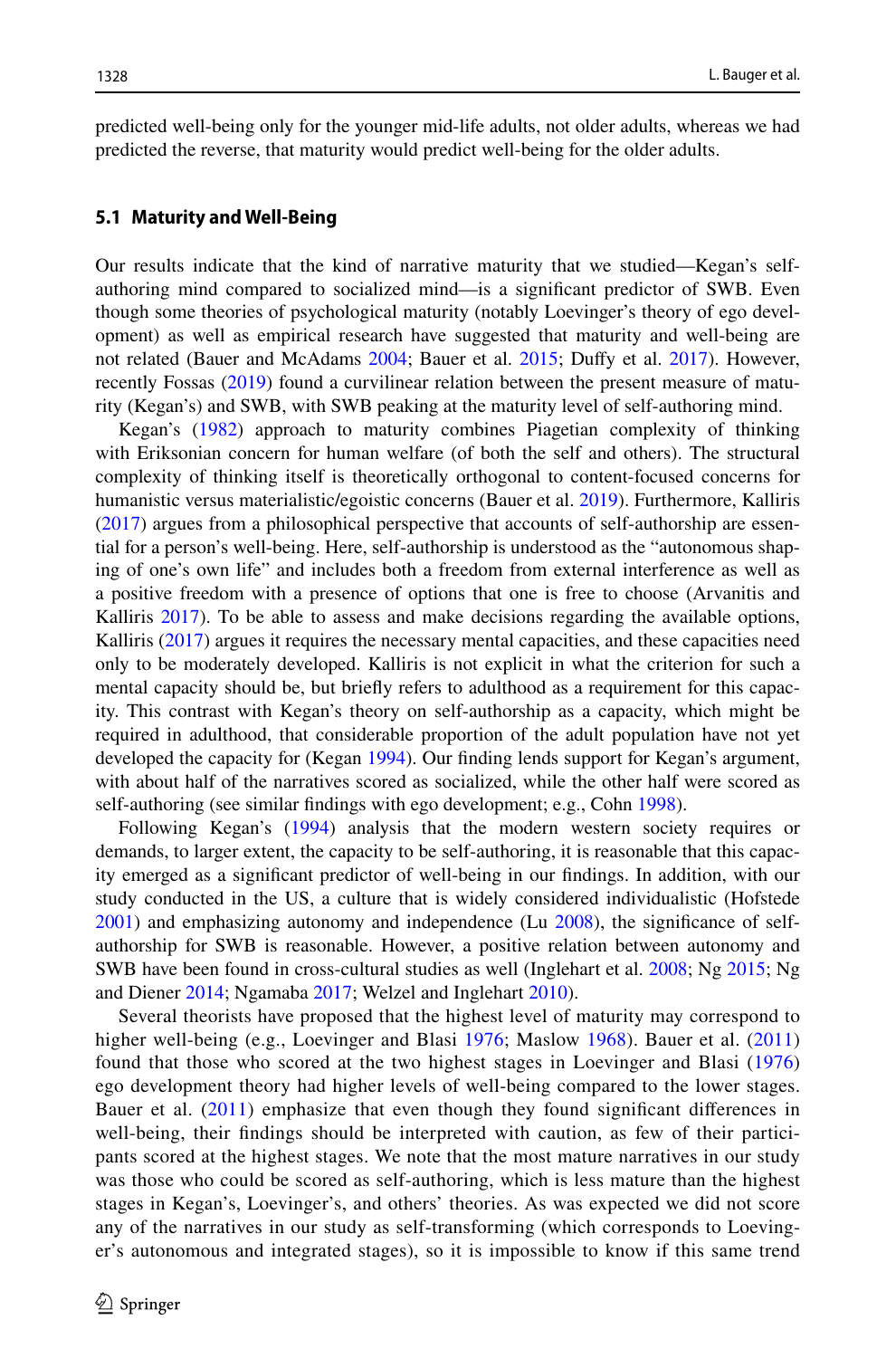would hold here as well. However, Fossas [\(2019\)](#page-25-6) study could indicate that this might not be the case, where the self-transforming mind was associated with lower scores on SWB than for the self-authoring mind.

#### **5.2 Maturity and Well‑being, Controlling for Traits and Motives**

For Kalliris [\(2017](#page-25-19)), self-authorship is considered parallel to autonomy, and while he argues that it is an essential aspect of a person's well-being, he also points out that it is not "all there is to living well" (Kalliris [2017](#page-25-19), p. 32). This is also evident in our fnding that psychological maturity was just one of several signifcant predictors of SWB. This confrmed our frst hypothesis that other well-known predictors would emerge as signifcant predictors of SWB. The personality traits extraversion and neuroticism were signifcant predictors in our regression model, with neuroticism being a moderate negative predictor, while extraversion was a minor positive predictor of SWB. This is in line with previous fndings that these are the two strongest predictors of SWB (Steel et al. [2008\)](#page-27-11). In a recent attempt exploring personality factors and autonomy's predictive ability of SWB, Olesen et al. [\(2015](#page-26-21)) found that autonomy was a stronger predictor of SWB than extraversion, while neuroticism was the strongest predictor. Although we had a diferent measure than Olesen et al. ([2015\)](#page-26-21), selfauthorship as it is conceptualized by Kegan entails the emergence of autonomy (Fossas [2019\)](#page-25-6), we observed the same trend in our results. That is, in our frst model self-authoring narratives was also a stronger predictor than extraversion.

As for the eudaimonic measures of in our frst regression model, authenticity was not a signifcant predictor of SWB. Whereas authenticity's signifcant bivariate correlation with SWB is consonant with previous research (Ariza-Montes et al. [2017;](#page-24-16) Robinson et al. [2013](#page-27-19)), we found that this relation no longer held when controlling for other variables in our model. The other eudaimonic predictors, experiential growth motivation and presence of meaning in life, held their relations to SWB (Bauer et al. [2015](#page-24-2); Steger et al. [2006](#page-27-15), [2011](#page-27-20)). Notably, these factors and psychological maturity were independent of each other in predicting SWB.

These fndings support the notion that psychological maturity is relatively unique among eudaimonic predictors of SWB. That is, with self-authorship representing a capacity to generate an independent sense of who you are, what you believe and who you want to spend time with, it has similarities with authenticity. Like psychological maturity, the intrapersonal view of authenticity is concerned with the self, however we see diferences in how the construction of self is viewed in the diferent theories. For example, one can have the experience of knowing oneself (one characteristic of authenticity), even if the self is primarily constructed by and dependent of others (characteristic of the socialized mind), or if the self is constructed independent of others (characteristic of self-authoring mind). Similarly, it is arguably possible to live according to one's values (another characteristic of authenticity), independent of whether these values are dependent or independent of others.

Furthermore, the narrative method itself likely played a role in the independence of psychological maturity in predicting SWB: Whereas the other measures involved selfreport scales, the maturity measure involved personal narratives, in which the individuals were asked to think about an actual, lived event that was especially important in their lives. Context-rich meaning-making is part of the reason that narrative measures exhibit consistently strong incremental validity among other measures of personhood and well-being (Adler et al. [2016\)](#page-24-17).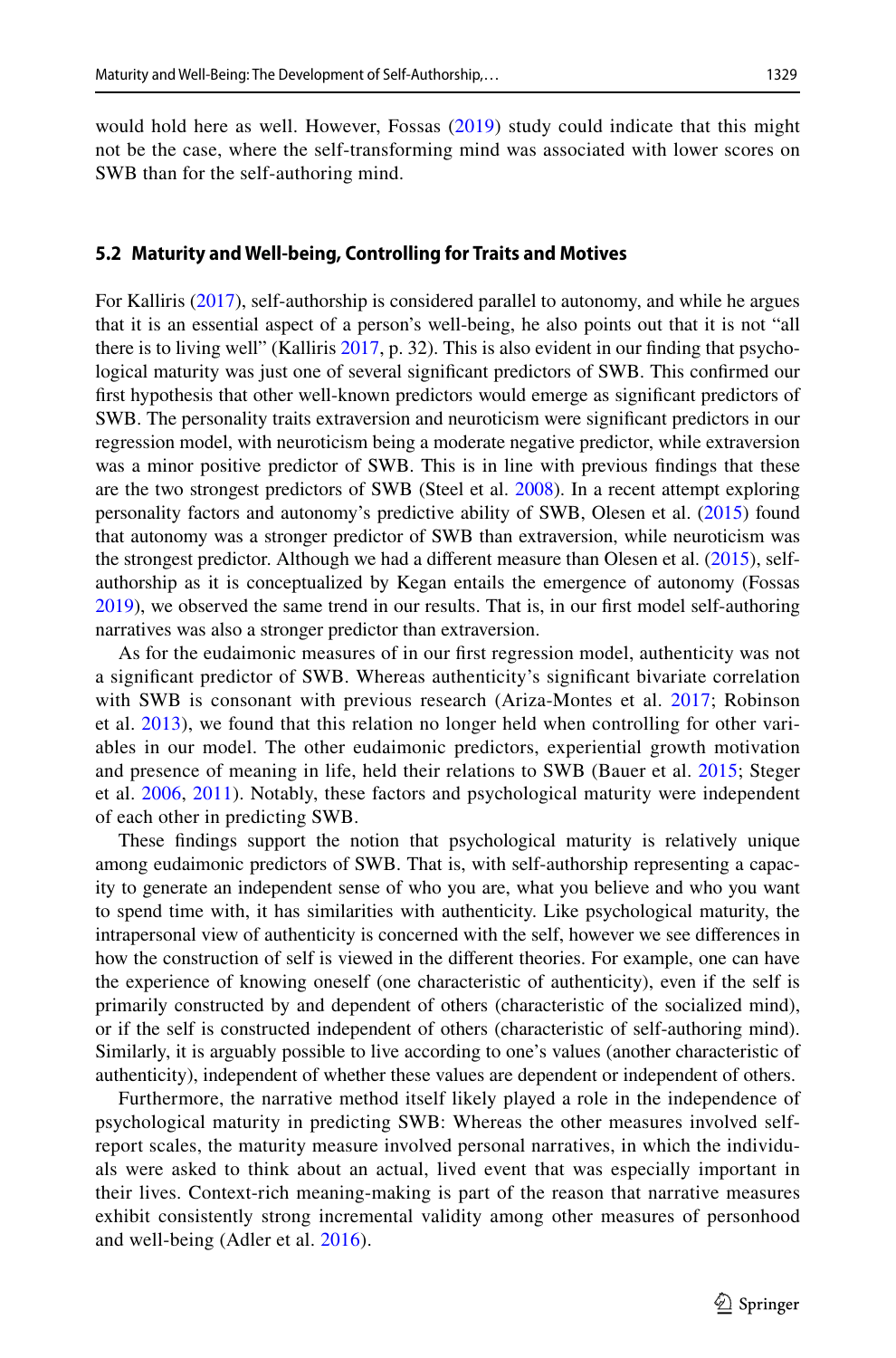#### **5.3 Age, Maturity, and Well‑Being**

Although age and SWB had a signifcant positive correlation, age did not emerge as a signifcant predictor of SWB when controlling for personality and eudaimonic factors. It is important to note that our regression models included either a tripartite or a dichotomous age predictor, and therefore could be argued as too rough of a predictor to discover any relation between the two phenomena. However, in a separate regression analysis with continuous-level chronological age as the predictor, we found the same non-signifcant relation between age and SWB when controlling for psychological factors like traits and motives.

In our regression model with a tripartite age predictor, there was not a signifcant interaction efect of age group and psychological maturity. However, when we plotted the results, we noticed a trend where there was a similar relation between maturity and SWB for the younger participants (those in young and mid age), while it was no apparent relation between maturity and SWB for old age participants. In our regression model (model 3) with a dichotomous age variable comparing younger  $( $60$  years) and older ( $>60$  years)$ participants, age did play an interactive role in the relation between maturity and SWB. Where age group moderated the relation between psychological maturity and SWB, as predicted. However, in our second hypothesis we had proposed that level of psychological maturity was especially important for the older age groups' SWB, but the results indicated that it was only important for the younger age group. We were surprised by this fnding as we argued that the period of old age could include an extra demand for the capacity of selfauthorship, and not having developed such capacity could have the potential of being "in over their heads." The rationale here was that if your daily life consistently requires a more mature form of meaning-making than one typically exhibits, then one's well-being will suffer. However, our fndings are less surprising if we look to Kegan's [\(1994](#page-25-4)) examination of the demands from modern society on psychological maturity. Here Kegan focused almost exclusively on the period of adulthood, encompassing the younger age group in our study, and went into detail on how modern society demands the capacity to be self-authoring in adulthood. The period of old age was not given much attention in this book, but Kegan ([1998\)](#page-25-22) has since suggested that the demand for a self-authoring mind also extends to the period of old age. It is the mismatch between demand and capacity of psychological maturity than can have negative efects on well-being, and we argued above that in adulthood the environment could compensate for the lack of having developed the capacity for selfauthorship. However, it might well be that the environment in adulthood contributes to the experience of being in over their heads. For example, adulthood seems more likely to include experiences of conficts in what signifcant others and society expect from you in the role as a student, partner, parent, and worker. Such competing expectations might be difficult to resolve with a socialized mind as it entails being embedded in the values and expectations of others (Helsing and Howell [2014](#page-25-8)), rather than having an independent self that can mediate the confict, which is a characteristic of the self-authoring mind. If the period of old age has fewer social norms and expectations (Freund et al. [2009\)](#page-25-10), it could mean that there are fewer experiences that demand a self-authoring mind and therefore fewer experiences of being in over one's head. In other words, based on our fndings, level of maturity could be considered a bufer for young adults' SWB but not for that of older adults.

Furthermore, older adults may also have developed successful strategies for maintaining well-being that are unrelated to the psychological maturity dimension that we measured in our study. One example of successful strategy is found in the socioemotional selectivity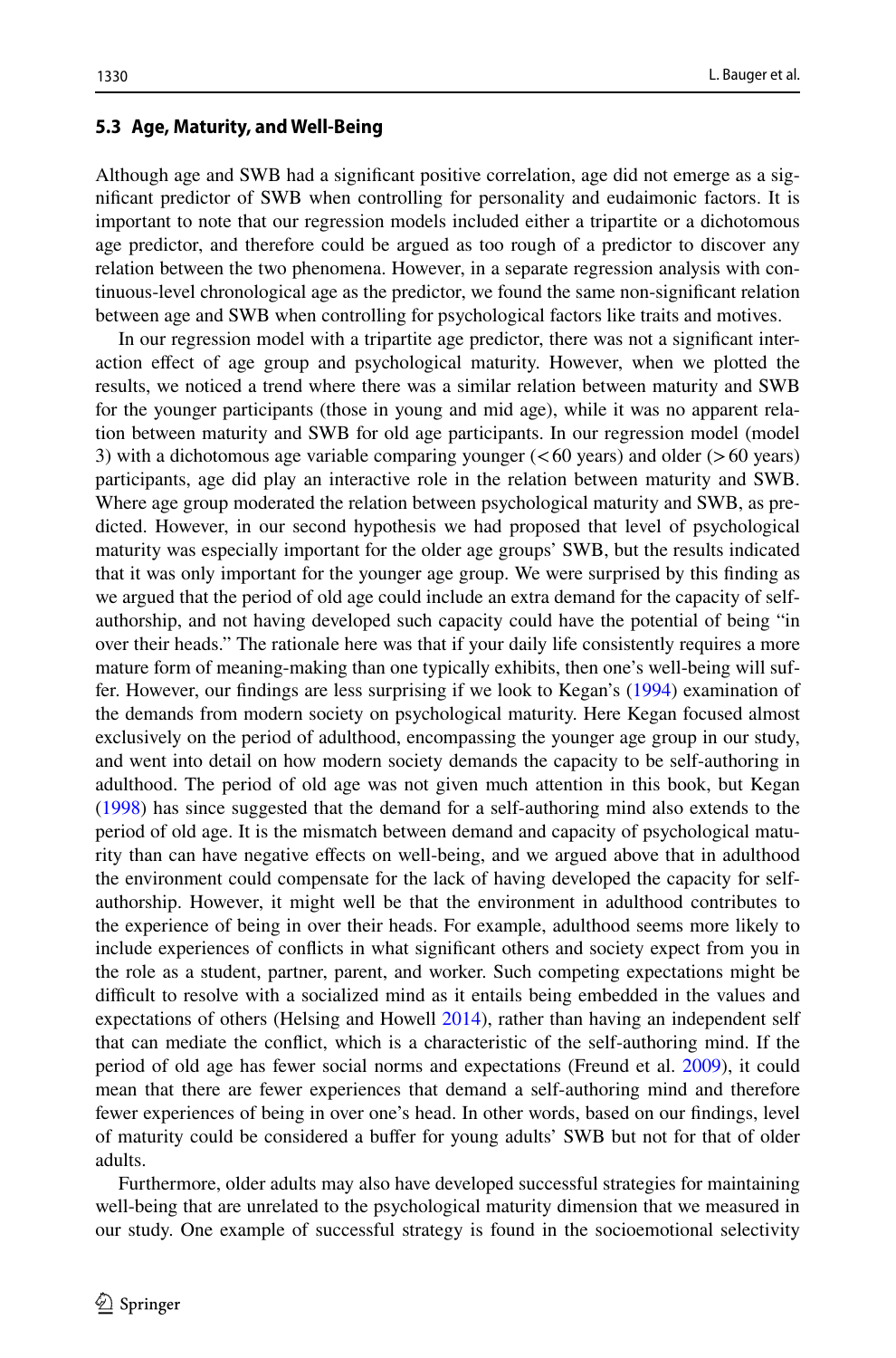theory (Carstensen et al. [1999,](#page-24-18) [2003\)](#page-24-19). According to this theory as on grows older the time horizon tend to be limited and ones goals therefore to shift towards those that can be "realized in the present and which tend to focus on savoring, emotional meaning, and satisfaction" (Carstensen and DeLiema [2018,](#page-24-20) pp. 7–8). This motivational shift has been one way to explain how increasing age is associated with better emotional balance (Steptoe et al. [2015\)](#page-27-21), with fewer experiences of negative and more positive emotions (Löckenhof and Carstensen [2004\)](#page-26-22). Younger adults' relative lack in such capacities may put them, compared to older adults, more in a position of being "in over their heads."

Socioemotional selectivity theory (Carstensen et al. [1999\)](#page-24-18) is consonant with narrative identity theory (McAdams and McLean [2013\)](#page-26-23), particularly with regard to psychological maturity, age, and well-being (Pasupathi [2001](#page-26-24)). Older adults narrate their lives with heightened degrees of "autobiographical reasoning," which is a constellation of narrative meaning-making processes that features the integration of emotion-laden interpretations of important life events with one's broader understanding of self (Pasupathi and Mansour [2006\)](#page-26-25). Measures of mature meaning-making in personal narratives have been shown to mediate the relation between measures of age and well-being, notably demonstrating incremental well-being beyond self-reported traits and motives (Bauer et al. [2005](#page-24-0); King et al. [2000;](#page-26-0) Lilgendahl and McAdams [2011;](#page-26-13) for a review of incremental validity, see Adler et al. [2016\)](#page-24-17). One reason that narrative measures predict well-being either better than or independently of self-report measures is that narrative refect implicit, appraisals of personal motives and characteristics as they manifest in the context of people's lived events, rather than such appraisals in abstract, explicit, decontextualized self-reports.

On a methodological note, our study involved a novel approach to assess psychological maturity in large quantitative studies. We employed the SOI protocol to analyze shorter descriptions of participants refecting on a signifcant highpoint in their life. Although the process of analysis is laborious and require detailed knowledge of Kegan's developmental theory, with good inter-rater reliability, we see the inclusion of this dimension is such large-scale studies as promising. However, further investigations and scrutiny is needed.

#### **5.4 Limitation of Our Study**

First, we had a correlational, cross-sectional design, which means that we are unable to make either causal or longitudinal inferences from our fndings. At most we can say that psychological maturity is associated with SWB even when controlling for other eudaimonic constructs and big-fve traits. Furthermore, we cannot claim to have studied or found "age efects," as our fndings may refect generational diferences. Future studies should therefore employ longitudinal design to investigate this link. Second, our fndings are limited to a Western, Educated, Industrialized, Rich and Democratic (WEIRD) populations. Further, our sample consisted exclusively of US college graduates, which makes generalizing the results to a larger population difficult. It is possible that the relation between psychological maturity and SWB could be moderated by culture and that a diferent relation could be found within a more collectivistic sample; however, Halvorsen [\(2016](#page-25-23)) did fnd a positive relation between maturity and well-being in a more collectivistic sample as well. Replications of our study with random and cross-cultural sample would fare stronger in generalizing the results to the general population. Third, in consideration of survey length we used a brief measure of personality with only two items per higher order traits. Even though the Ten-Item Personality Inventory has demonstrated adequate psychometric properties (Gosling et al. [2003\)](#page-25-17), a more comprehensive measure of the big 5 could have provided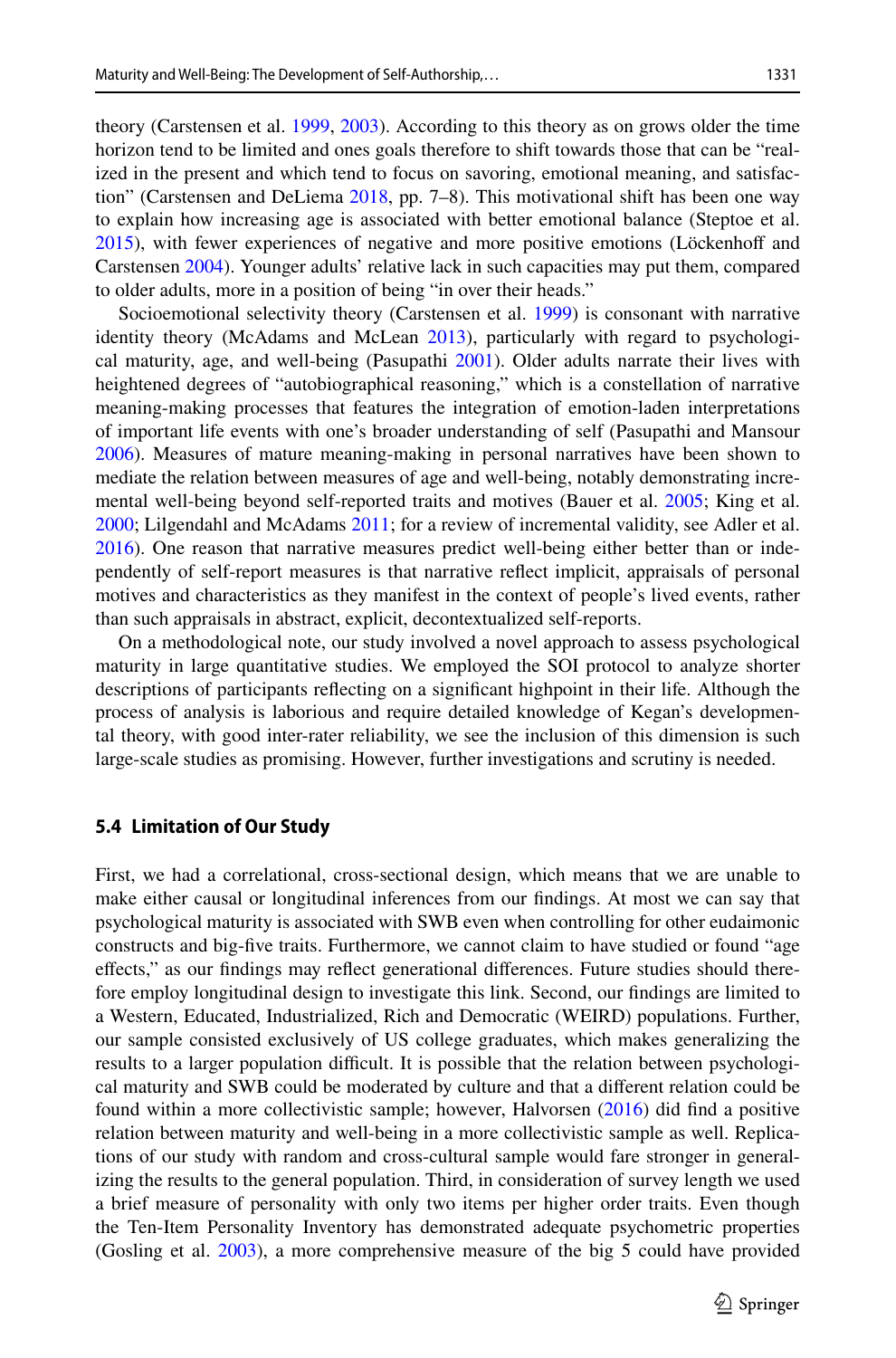more reliable results. Fourth, although our analysis of the narratives demonstrated good inter-rater reliability, some nuance of the original SOI protocol was lost when having a single narrative, compared to interview data which garners several detailed descriptions (through continuing probing of the persons meaning making). This means that our measure of psychological maturity should be interpreted with caution and not seen as representing the complete picture of the persons level of maturity. Fifth, even though the measure was reliable, this does not give any indication about the measure's construct validity. As the study we selected our sample from (SALT) was not designed with the purpose of validating our process of scoring narratives with Kegan's measure, we were not able to include relevant additional measure to establish its validity. That said, two coders were able to establish inter-rater reliability using the coding protocol. Lastly, although we found a signifcant interaction efect of age group and psychological maturity, this was only signifcant in a model with a dichotomous age predictor. In other models with either a tripartite or continuous age predictor there were no signifcant interaction efect, which indicate that our results should be interpreted with caution in terms of any general age efect.

# **6 Conclusion**

In this study, psychological maturity, assessed by scoring written narratives according the developmental theory of Robert Kegan, was a signifcant predictor of a SWB, even when controlling for other well-known predictors. In addition, this maturity moderated the relation between age group and SWB, such that level of maturity was related to SWB for younger and mid-life but not older adults. As this is a novel fnding, we suggest that further research is necessary. Our employment of the SOI protocol to shorter narratives showed promise for using Kegan's measure of maturity with a wider range of personal narratives, particularly given the time-intensive nature of the SOI.

**Acknowledgements** Open Access funding provided by University of South-Eastern Norway.

**Open Access** This article is licensed under a Creative Commons Attribution 4.0 International License, which permits use, sharing, adaptation, distribution and reproduction in any medium or format, as long as you give appropriate credit to the original author(s) and the source, provide a link to the Creative Commons licence, and indicate if changes were made. The images or other third party material in this article are included in the article's Creative Commons licence, unless indicated otherwise in a credit line to the material. If material is not included in the article's Creative Commons licence and your intended use is not permitted by statutory regulation or exceeds the permitted use, you will need to obtain permission directly from the copyright holder. To view a copy of this licence, visit [http://creativecommons.org/licenses/by/4.0/.](http://creativecommons.org/licenses/by/4.0/)

# **Appendix**

Table [5](#page-20-0) gives examples of participants' narratives of important experience(es), whether they were scored as socialized or self-authoring mind, and the reasoning behind the score.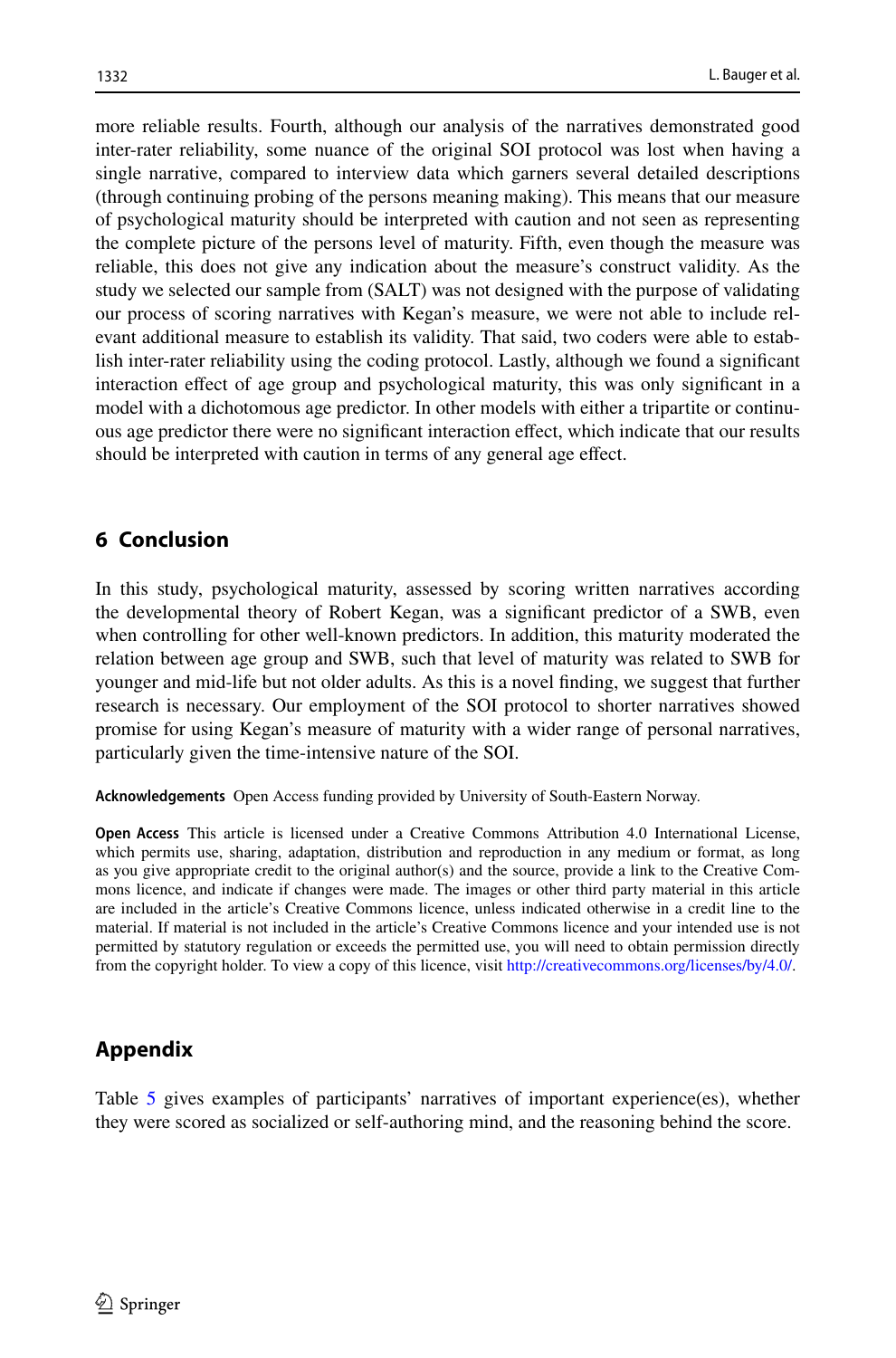<span id="page-20-0"></span>

|   | Table 5 Examples of participants' narratives of important experience(es), whether they were scored as socialized or self-authoring mind, and the reasoning behind the score                                                                                                                                                                                                                                                                                                                                                                                                                                                                                                                                                                                                                                                                                                                                                                                                                                                                                                                                                                                                                                                                                                                                                                                                                                                                                                                                                                                                                                                                                                    |                |                                                                                                                                                                                                                                                                                                                                                                                                                                                                                                                                                 |
|---|--------------------------------------------------------------------------------------------------------------------------------------------------------------------------------------------------------------------------------------------------------------------------------------------------------------------------------------------------------------------------------------------------------------------------------------------------------------------------------------------------------------------------------------------------------------------------------------------------------------------------------------------------------------------------------------------------------------------------------------------------------------------------------------------------------------------------------------------------------------------------------------------------------------------------------------------------------------------------------------------------------------------------------------------------------------------------------------------------------------------------------------------------------------------------------------------------------------------------------------------------------------------------------------------------------------------------------------------------------------------------------------------------------------------------------------------------------------------------------------------------------------------------------------------------------------------------------------------------------------------------------------------------------------------------------|----------------|-------------------------------------------------------------------------------------------------------------------------------------------------------------------------------------------------------------------------------------------------------------------------------------------------------------------------------------------------------------------------------------------------------------------------------------------------------------------------------------------------------------------------------------------------|
|   | tant experience from their periods at college<br>Narrative Description of an impor                                                                                                                                                                                                                                                                                                                                                                                                                                                                                                                                                                                                                                                                                                                                                                                                                                                                                                                                                                                                                                                                                                                                                                                                                                                                                                                                                                                                                                                                                                                                                                                             | maturity score | Psychological Reasoning for why it was scored one way or another                                                                                                                                                                                                                                                                                                                                                                                                                                                                                |
|   | in the education department who were very<br>examples he used in other classes came from what I was doing in<br>my experiences. This made me feel very capable, successful, and<br>professor pointed out how well I was doing, and how a lot of the<br>encouraging. At one point during my student teaching career, a<br>I had several professors<br>supported                                                                                                                                                                                                                                                                                                                                                                                                                                                                                                                                                                                                                                                                                                                                                                                                                                                                                                                                                                                                                                                                                                                                                                                                                                                                                                                 | Socialized     | The experience of being successful and capable is defined by the<br>teacher's evaluation of whether he/she is capable                                                                                                                                                                                                                                                                                                                                                                                                                           |
| 2 | I decided to pledge one of the local sororities []. My roommate and I<br>spent time talking to them. I spent almost 15 min with one senior and<br>When I asked her to sign my book, she said no, I hadn't "earned" her<br>decided to pledge due to our knowledge of a couple of seniors in the<br>I realized that this was not for me. There were<br>during my freshman year that set a tone for me that I continue to the<br>point in my life as I realized that I valued myself much more than to<br>we had what I felt was a nice conversation with some good sharing.<br>me see that I didn't need this to have friends.<br>bring our homecoming date to the sorority house prior to the dance<br>signature yet. Just shortly after that we were told that we needed to<br>be treated badly in order to fit it. This helped me with my self-con-<br>fidence and built my sense of independence. I think it was an event<br>to the dance with others from the sorority. I had a very good friend<br>with respect and not feeling the need to "conform" in order to have<br>and with whom we were planning to double<br>and they would "approve" of our choice and that we could only go<br>treated poorly in order to fit in and have friends. This was a pivotal<br>about being independent, treating everyone<br>The first occurred in the common area when we were talking with<br>some of the sisters, who then needed to sign our book that we had<br>date. At that point I decided that I didn't need to be humiliated or<br>onships<br>group. After 2 weeks,<br>this day - feeling good<br>good friends and relati<br>who was not pledging<br>two events that helped | Self-authoring | know who she is. Her use of "approved" in quotes suggests a sense of<br>self-authoring self. "I value myself" not being dependent of others to<br>autonomy and a mocking of the forces that limit autonomy. Can take<br>relationships as object, i.e. she can reflect and examine what kind of<br>self-authorship. Through the negative experience of needing valida-<br>tion from sorority she identifies this as a pivotal point for her now<br>This excerpt describes the discovery or developmental capacity for<br>relationships she wants |
|   |                                                                                                                                                                                                                                                                                                                                                                                                                                                                                                                                                                                                                                                                                                                                                                                                                                                                                                                                                                                                                                                                                                                                                                                                                                                                                                                                                                                                                                                                                                                                                                                                                                                                                |                |                                                                                                                                                                                                                                                                                                                                                                                                                                                                                                                                                 |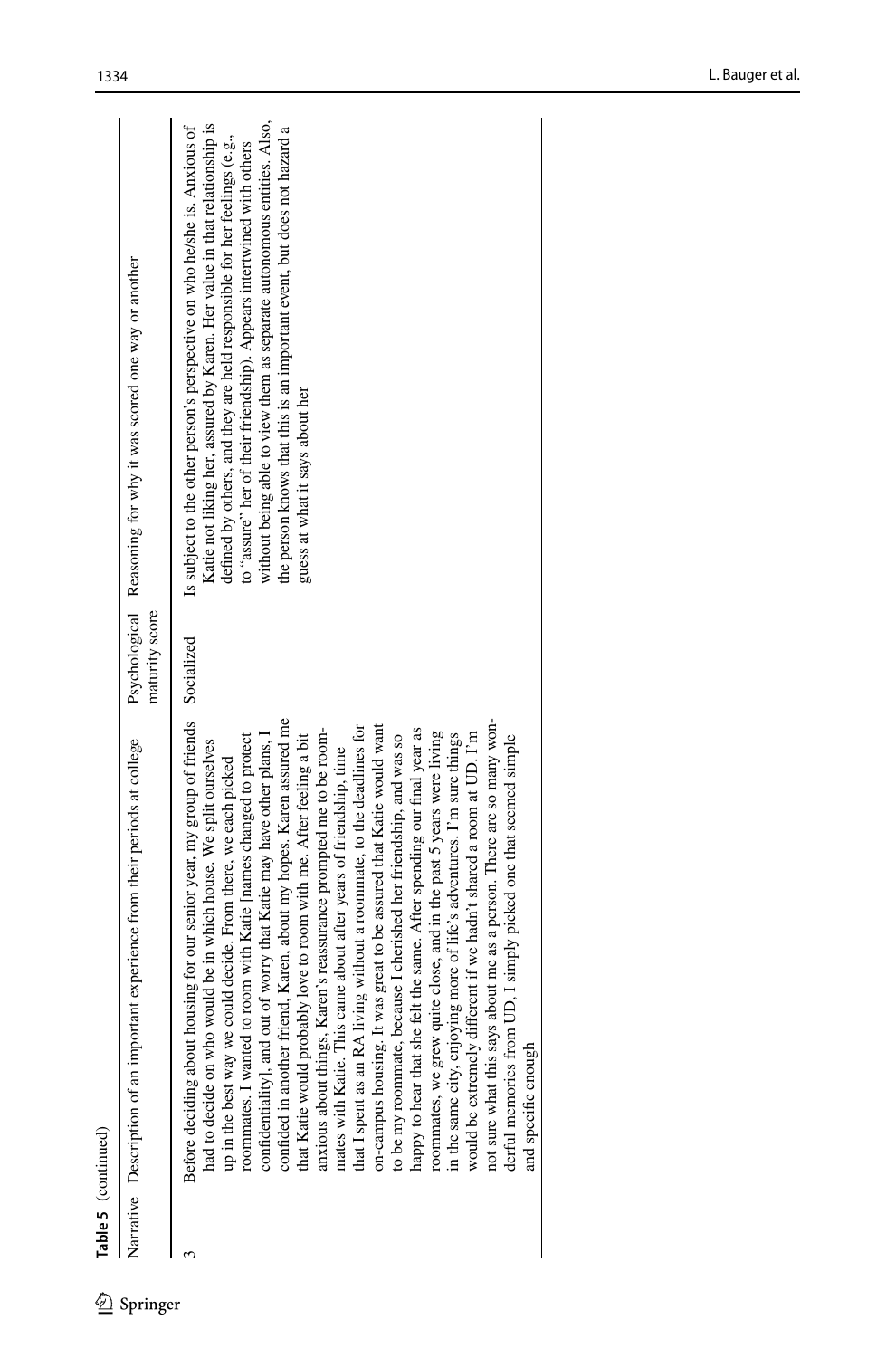| Table 5 (continued) |                                                                                                                                                                                                                                                                                                                                                                                                                                                                                                                                                                                                                                                                                                                                                                                                                                                                                                                                                                                                                                                                          |                |                                                                                                                                                                                                                                                                                                                                                                                              |
|---------------------|--------------------------------------------------------------------------------------------------------------------------------------------------------------------------------------------------------------------------------------------------------------------------------------------------------------------------------------------------------------------------------------------------------------------------------------------------------------------------------------------------------------------------------------------------------------------------------------------------------------------------------------------------------------------------------------------------------------------------------------------------------------------------------------------------------------------------------------------------------------------------------------------------------------------------------------------------------------------------------------------------------------------------------------------------------------------------|----------------|----------------------------------------------------------------------------------------------------------------------------------------------------------------------------------------------------------------------------------------------------------------------------------------------------------------------------------------------------------------------------------------------|
|                     | Narrative Description of an important experience from their periods at college                                                                                                                                                                                                                                                                                                                                                                                                                                                                                                                                                                                                                                                                                                                                                                                                                                                                                                                                                                                           | maturity score | Psychological Reasoning for why it was scored one way or another                                                                                                                                                                                                                                                                                                                             |
|                     | feeling that I had at that time. With the responsibility that comes after<br>onger spend my nights like I did then, but think-<br>ing about that reminds me it's important to have good friends and let<br>At our house on [centrally located street] senior year, we would often<br>weeks. I formed some really meaningful friendships that year and I<br>seniors and had plans for graduation in a few<br>group of 4 or 5 girls over and we blasted our favorite songs on the<br>have a picture of that night which reminds me how great that year<br>remember one night toward the end of the year, we had the usual<br>jumped so hard on the couch I actually broke the middle cushion<br>(which was hilarious to us all at the time). It was just so fun and<br>Thinking about it now, I miss that carefree<br>ends over before going out for the night. I<br>living room stereo, jumping up and down shouting the lyrics. I<br>loose every once in awhile!<br>have several of our fri<br>carefree. We were all<br>was with those girls.<br>graduation, I can no le | Self-authoring | determined herself to be important for her (having good friends and let-<br>ting loose). The person contextualizes the time as youthful, indicating<br>to the reader that they know the difference between what was funny<br>this carefree period as well as it informs her on aspects that she has<br>The person holds somewhat contradicting feelings with both missing<br>then versus now |
| 5                   | fraternity brothers during a visit she mead to [university]. I was proud<br>trials and tribulations of life together since then.<br>I married this special woman [decades] ago and<br>play football for [university]. We had been dating for about a year, I was a senior at [university] and this was the first opportunity she had<br>to be with such a special woman and all of my friends were envious<br>I introduced my girlfriend from home to my room mates, friends and<br>That was a very special weekend and we have supported each other<br>banquet/dance sponsored by my fraternity and she got to watch me<br>of me. She visited me at [university] to attend a formal year end<br>to visit me at school. I<br>we had navigated the<br>through life                                                                                                                                                                                                                                                                                                        | Socialized     | others (positive), one way he/she knows she is a special woman is that<br>others like her (envious of him). Proud to be with her because it says<br>The experience seems valued for how it gave him/her responses from<br>something about him/her? A self-authoring narrative would be less<br>contingent on others evaluation of his/her girlfriend                                         |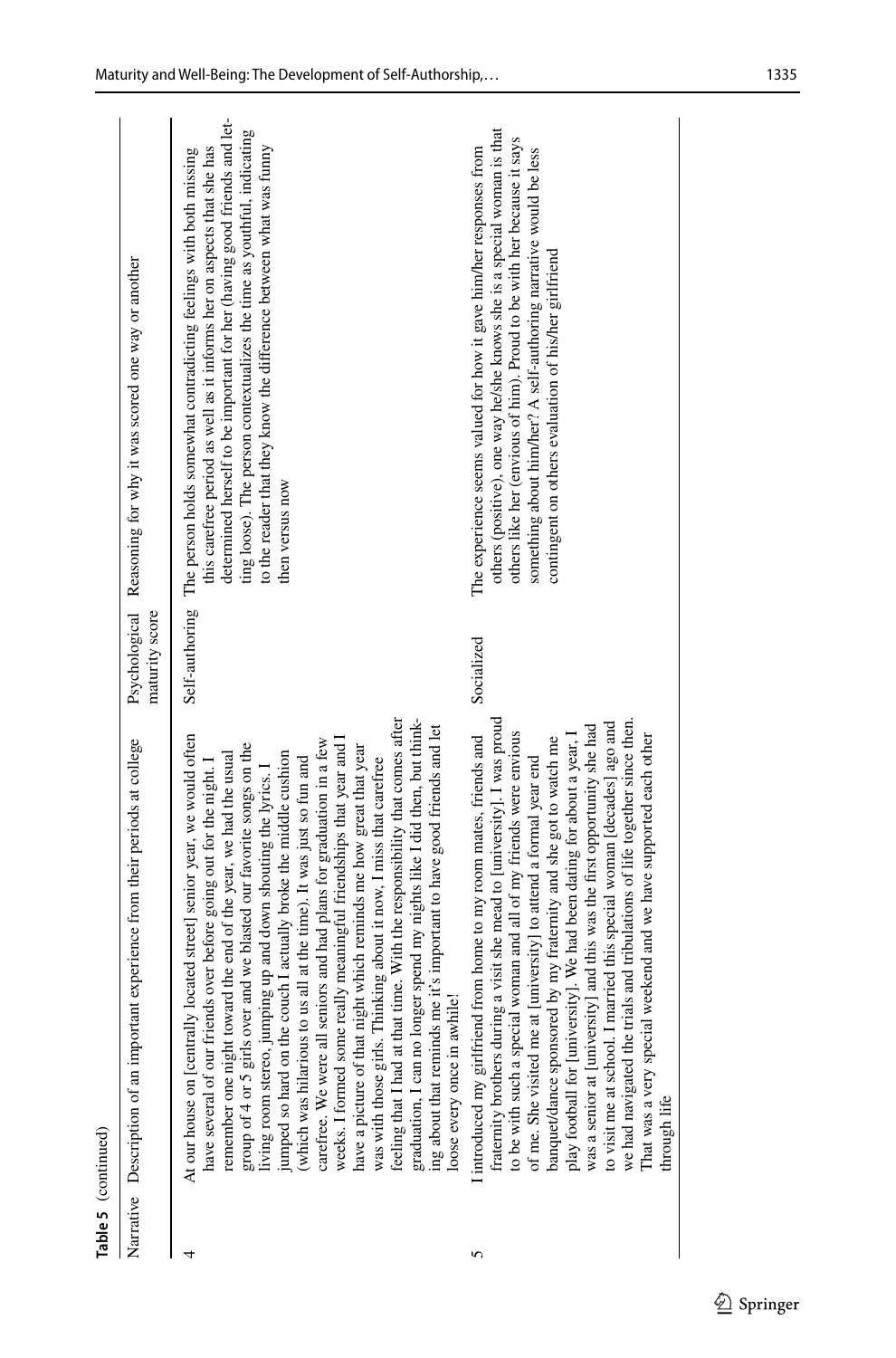| I      |
|--------|
|        |
| ٦<br>Ξ |

| Narrative Description of an important experience from their periods at college                                                                                                                                                                                                                                                                                                                                                                                                                                                                                                                                                                                                                                                                                                                                                                                                                                                                                                                                                 | maturity score | Psychological Reasoning for why it was scored one way or another                                                                                                                                                                                                                                                                                                                                                |
|--------------------------------------------------------------------------------------------------------------------------------------------------------------------------------------------------------------------------------------------------------------------------------------------------------------------------------------------------------------------------------------------------------------------------------------------------------------------------------------------------------------------------------------------------------------------------------------------------------------------------------------------------------------------------------------------------------------------------------------------------------------------------------------------------------------------------------------------------------------------------------------------------------------------------------------------------------------------------------------------------------------------------------|----------------|-----------------------------------------------------------------------------------------------------------------------------------------------------------------------------------------------------------------------------------------------------------------------------------------------------------------------------------------------------------------------------------------------------------------|
| there several weeks ago. I find it part of God's humor!) 2. Finding out<br>gious place] is now at the old bookstore. I attended [religious service]<br>[still treasure that time and still stay in touch with several old roomates]<br>into the [student neighborhood] with 6 other guys from [home city]—<br>when I went to [my dorm] as a Freshman that I had an accent-never<br>4. Discovering that I wanted to be a teacher instead of a medical doc-<br>knew we had one in [home city]! [still find it gratifying!] 3. Moving<br>ronment and classes at [this university], but my greatest discovery!]<br>from a 21 years old state—[ $\dots$ ]. It is ironic that the temporary [reli-<br>18. Party with beer on campus in front of old bookstore []. Great<br>tor [Perhaps it was just being away from home or perhaps the envi-<br>feeling! (Now: I guess that was a natural feeling after having come<br>1. When I arrived on campus in [year] drinking age for 3.2 beer was<br>one of the greatest events of my life |                | Self-authoring This story charts the narrator's development of his self-authoring way of<br>selves as well as becoming who he is. The self is defined and relies on<br>thinking. The person reflects on why these episodes were important.<br>The concerns are not with others liking him or other forms of social<br>status, but more about the intrinsic value of the experiences them-<br>internal authority |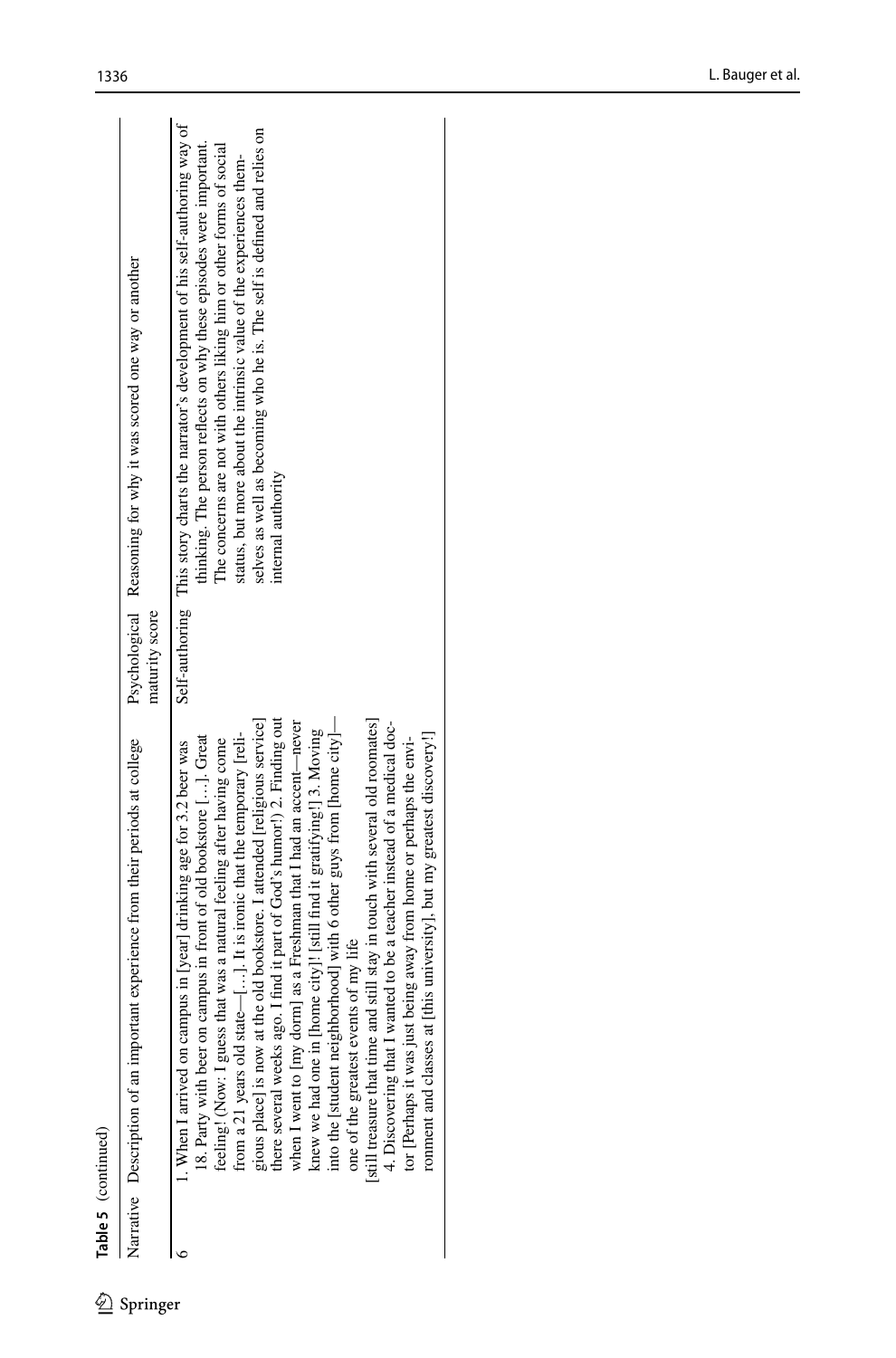### **References**

- <span id="page-24-17"></span>Adler, J. M., Lodi-Smith, J., Philippe, F. L., & Houle, I. (2016). The incremental validity of narrative identity in predicting well-being: A review of the feld and recommendations for the future. *Personality and Social Psychology Review, 20,* 142–175.
- <span id="page-24-12"></span>Adler, J. M., Dunlop, W. L., Fivush, R., Lilgendahl, J. P., Lodi-Smith, J., McAdams, D. P., et al. (2017). Research methods for studying narrative identity: A primer. *Social Psychological and Personality Science, 8*(5), 519–527. <https://doi.org/10.1177/1948550617698202>.
- <span id="page-24-11"></span>Anglim, J., & Grant, S. (2016). Predicting psychological and subjective well-being from personality: Incremental prediction from 30 facets over the big 5. *Journal of Happiness Studies, 17*(1), 59–80. [https://](https://doi.org/10.1007/s10902-014-9583-7) [doi.org/10.1007/s10902-014-9583-7](https://doi.org/10.1007/s10902-014-9583-7).
- <span id="page-24-16"></span>Ariza-Montes, A., Giorgi, G., Leal-Rodríguez, A., & Ramírez-Sobrino, J. (2017). Authenticity and subjective wellbeing within the context of a religious organization. *Frontiers in Psychology, 8,* 1228. [https://](https://doi.org/10.3389/fpsyg.2017.01228) [doi.org/10.3389/fpsyg.2017.01228.](https://doi.org/10.3389/fpsyg.2017.01228)
- <span id="page-24-14"></span>Arvanitis, A., & Kalliris, K. (2017). A self-determination theory account of self-authorship: Implications for law and public policy. *Philosophical Psychology, 30*(6), 763–783. [https://doi.org/10.1080/09515](https://doi.org/10.1080/09515089.2017.1307333) [089.2017.1307333.](https://doi.org/10.1080/09515089.2017.1307333)
- <span id="page-24-9"></span>Bauer, J. J. (2016). Eudaimonic growth: The development of the goods in personhood (or: Cultivating a good life story). In J. Vittersø (Ed.), *Handbook of eudaimonic well-being* (pp. 147–174). Cham: Springer.
- <span id="page-24-1"></span>Bauer, J. J., King, L. A., & Steger, M. F. (2019). Meaning-making, self-determination theory, and the question of wisdom in personality. *Journal of Personality, 87,* 82–101. [https://doi.org/10.1111/jopy.12381.](https://doi.org/10.1111/jopy.12381)
- <span id="page-24-13"></span>Bauer, J. J., & McAdams, D. P. (2004). Growth goals, maturity, and well-being. *Developmental Psychology, 40*(1), 114–127.<https://doi.org/10.1037/0012-1649.40.1.114>.
- <span id="page-24-10"></span>Bauer, J. J., & McAdams, D. P. (2010). Eudaimonic growth: Narrative growth goals predict increases in ego development and subjective well-being 3 years later. *Developmental Psychology, 46*(4), 761–772. [https](https://doi.org/10.1037/a0019654) [://doi.org/10.1037/a0019654](https://doi.org/10.1037/a0019654).
- <span id="page-24-0"></span>Bauer, J. J., McAdams, D. P., & Sakaeda, A. R. (2005). Interpreting the good life: Growth memories in the lives of mature, happy people. *Journal of Personality and Social Psychology, 88*(1), 203–217. [https://](https://doi.org/10.1037/0022-3514.88.1.203) [doi.org/10.1037/0022-3514.88.1.203.](https://doi.org/10.1037/0022-3514.88.1.203)
- <span id="page-24-2"></span>Bauer, J. J., Park, S. W., Montoya, R. M., & Wayment, H. A. (2015). Growth motivation toward two paths of eudaimonic self-development. *Journal of Happiness Studies*. [https://doi.org/10.1007/s1090](https://doi.org/10.1007/s10902-014-9504-9) [2-014-9504-9.](https://doi.org/10.1007/s10902-014-9504-9)
- <span id="page-24-15"></span>Bauer, J. J., Schwab, J. R., & McAdams, D. P. (2011). Self-actualizing: Where ego development fnally feels good? *The Humanistic Psychologist, 39*(2), 121–136. [https://doi.org/10.1080/08873267.2011.564978.](https://doi.org/10.1080/08873267.2011.564978)
- <span id="page-24-6"></span>Bauger, L., & Bongaardt, R. (2016). The lived experience of well-being in retirement: A phenomenological study. *International Journal of Qualitative Studies on Health and Well-being*. [https://doi.org/10.3402/](https://doi.org/10.3402/qhw.v11.33110) [qhw.v11.33110](https://doi.org/10.3402/qhw.v11.33110).
- <span id="page-24-5"></span>Baxter Magolda, M. B. (2008). Three elements of self-authorship. *Journal of College Student Development, 49*(4), 269–284.
- <span id="page-24-4"></span>Berger, J. G. (2005). Living postmodernism: The complex balance of worldview and developmental capacity. *ReVision, 27*(4), 20–27.
- <span id="page-24-3"></span>Bonnett, H. R. (2016). Exploring the relationship between ego development and mental health. (Doctoral dissertation), Cleveland State University, Retrieved from [http://rave.ohiolink.edu/etdc/view?acc\\_](http://rave.ohiolink.edu/etdc/view?acc_num=csu1485514857559271) [num=csu1485514857559271](http://rave.ohiolink.edu/etdc/view?acc_num=csu1485514857559271).
- <span id="page-24-7"></span>Bugenhagen, M. J., & Barbuto, J. E. (2012). Testing the developmental nature of work motivation using Kegan's constructive-development theory. *Journal of Leadership & Organizational Studies, 19*(1), 35–45. <https://doi.org/10.1177/1548051811404896>.
- <span id="page-24-20"></span>Carstensen, L. L., & DeLiema, M. (2018). The positivity efect: A negativity bias in youth fades with age. *Current Opinion in Behavioral Sciences, 19,* 7–12. [https://doi.org/10.1016/j.cobeha.2017.07.009.](https://doi.org/10.1016/j.cobeha.2017.07.009)
- <span id="page-24-19"></span>Carstensen, L. L., Fung, H. H., & Charles, S. T. (2003). Socioemotional selectivity theory and the regulation of emotion in the second half of life. *Motivation and Emotion, 27*(2), 103–123. [https://doi.](https://doi.org/10.1023/a:1024569803230) [org/10.1023/a:1024569803230.](https://doi.org/10.1023/a:1024569803230)
- <span id="page-24-18"></span>Carstensen, L. L., Isaacowitz, D. M., & Charles, S. T. (1999). Taking time seriously: A theory of socioemotional selectivity. *American Psychologist, 54*(3), 165–181. [https://doi.](https://doi.org/10.1037/0003-066X.54.3.165) [org/10.1037/0003-066X.54.3.165](https://doi.org/10.1037/0003-066X.54.3.165).
- <span id="page-24-8"></span>Cohn, L. D. (1998). Age trends in personality development: A quantitative review. In P. M. Westenberg, A. Blasi, & L. D. Cohn (Eds.), *Personality development: Theoretical, empirical, and clinical investigations of Loevinger's conception of ego development* (pp. 133–143). Mahwah, NJ: Lawrence Erlbaum Associates.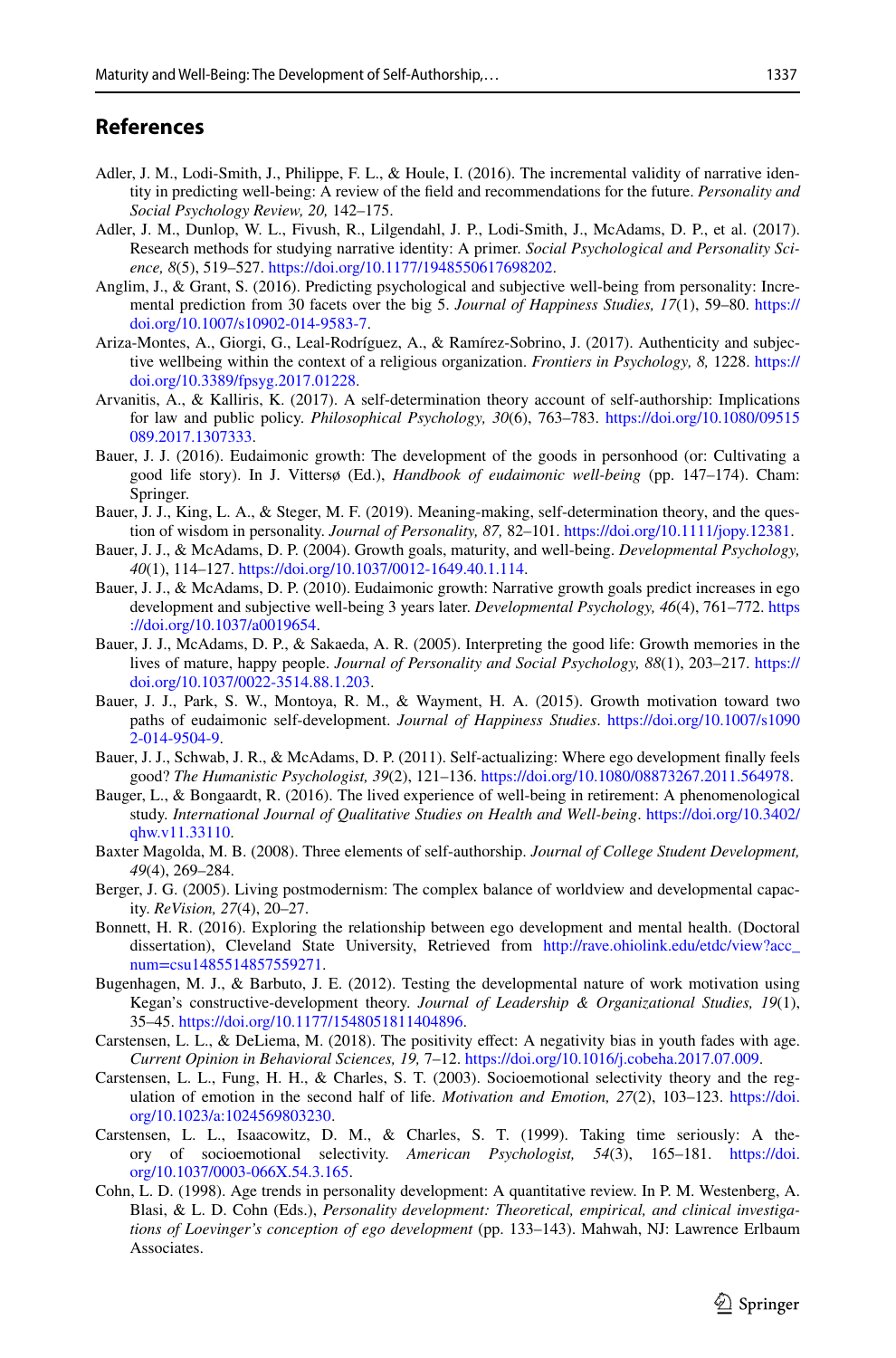- <span id="page-25-1"></span>Deci, E. L., & Ryan, R. M. (2012). Motivation, personality, and development within embedded social contexts: An overview of self-determination theory. In R. M. Ryan (Ed.), *The Oxford handbook of human motivation* (pp. 85–108). New York, NY: Oxford University Press.
- <span id="page-25-12"></span>DeNeve, K. M. (1999). Happy as an extraverted clam? The role of personality for subjective well-being. *Current Directions in Psychological Science, 8*(5), 141–144. [https://doi.org/10.1111/1467-8721.00033.](https://doi.org/10.1111/1467-8721.00033)
- <span id="page-25-11"></span>Di Fabio, A., & Palazzeschi, L. (2015). Hedonic and eudaimonic well-being: The role of resilience beyond fuid intelligence and personality traits. *Frontiers in Psychology*. [https://doi.org/10.3389/fpsyg](https://doi.org/10.3389/fpsyg.2015.01367) [.2015.01367.](https://doi.org/10.3389/fpsyg.2015.01367)
- <span id="page-25-13"></span>Diener, E., Emmons, R. A., Larsen, R. J., & Griffin, S. (1985). The satisfaction with life scale. *Journal of Personality Assessment, 49*(1), 71–75.
- <span id="page-25-14"></span>Diener, E., Wirtz, D., Tov, W., Kim-Prieto, C., Choi, D.-W., Oishi, S., et al. (2010). New well-being measures: Short scales to assess fourishing and positive and negative feelings. *Social Indicators Research, 97*(2), 143–156.<https://doi.org/10.1007/s11205-009-9493-y>.
- <span id="page-25-16"></span>Disabato, D. J., Goodman, F. R., Kashdan, T. B., Short, J. L., & Jarden, A. (2016). Diferent types of well-being? A cross-cultural examination of hedonic and eudaimonic well-being. *Psychological Assessment, 28*(5), 471–482. [https://doi.org/10.1037/pas0000209.](https://doi.org/10.1037/pas0000209)
- <span id="page-25-7"></span>Dufy, M.-K., Ruegger, L. K., Tiegreen, S. B., & Kurtz, J. E. (2017). Ego development and the internalization of confict in young adults. *Journal of Adult Development, 24*(1), 40–47. [https://doi.](https://doi.org/10.1007/s10804-016-9245-6) [org/10.1007/s10804-016-9245-6](https://doi.org/10.1007/s10804-016-9245-6).
- <span id="page-25-9"></span>Erikson, E. H. (1968). *Identity: Youth and crisis*. Oxford: Norton & Co.
- <span id="page-25-5"></span>Erikson, E. H., & Erikson, J. M. (1982/1997). *The life cycle completed.* (Extended version with new chapters on the ninth stage of development ed.). New York, NY: W. W. Norton & Company.
- <span id="page-25-0"></span>Flanagan, O. (1991). *Varieties of moral personality: Ethics and psychological realism*. Cambridge, MA: Harvard University Press.
- <span id="page-25-6"></span>Fossas, A. (2019). Psychological maturity predicts diferent forms of happiness. *Journal of Happiness Studies, 20*(6), 1933–1952.<https://doi.org/10.1007/s10902-018-0033-9>.
- <span id="page-25-10"></span>Freund, A. M., Nikitin, J., & Ritter, J. O. (2009). Psychological consequences of longevity. *Human Development, 52*(1), 1–37. <https://doi.org/10.1159/000189213>.
- <span id="page-25-17"></span>Gosling, S. D., Rentfrow, P. J., & Swann, W. B. (2003). A very brief measure of the Big-Five personality domains. *Journal of Research in Personality, 37*(6), 504–528. [https://doi.org/10.1016/S0092](https://doi.org/10.1016/S0092-6566(03)00046-1) [-6566\(03\)00046-1](https://doi.org/10.1016/S0092-6566(03)00046-1).
- <span id="page-25-23"></span>Halvorsen, K. (2016). *Maturity matters: How ego development helps Chinese*-*Canadian biculturals fourish.* (Master), Triniti Western University. Retrieved from 14 May, 2019, [https://twu.arcabc.ca/](https://twu.arcabc.ca/islandora/object/twu%3A320) [islandora/object/twu%3A320.](https://twu.arcabc.ca/islandora/object/twu%3A320)
- <span id="page-25-18"></span>Hayes, A. F. (2018). *Introduction to mediation, moderation, and conditional process analysis: A regression-based approach* (2nd ed.). New York, NY: The Guilford Press.
- <span id="page-25-8"></span>Helsing, D., & Howell, A. (2014). Understanding leadership from the inside out: Assessing leadership potential using constructive-developmental theory. *Journal of Management Inquiry, 23*(2), 186– 204.<https://doi.org/10.1177/1056492613500717>.
- <span id="page-25-20"></span>Hofstede, G. (2001). *Culture's consequences: Comparing values, behaviors, institutions, and organizations across nations* (2nd ed.). Thousand Oaks, CA: Sage.
- <span id="page-25-15"></span>Howell, A. J., & Buro, K. (2015). Measuring and predicting student well-being: Further evidence in support of the Flourishing Scale and the Scale of Positive and Negative Experiences. *Social Indicators Research, 121*(3), 903–915. [https://doi.org/10.1007/s11205-014-0663-1.](https://doi.org/10.1007/s11205-014-0663-1)
- <span id="page-25-21"></span>Inglehart, R., Foa, R., Peterson, C., & Welzel, C. (2008). Development, freedom, and rising happiness: A global perspective (1981–2007). *Perspectives on Psychological Science, 3*(4), 264–285. [https://](https://doi.org/10.1111/j.1745-6924.2008.00078.x) [doi.org/10.1111/j.1745-6924.2008.00078.x](https://doi.org/10.1111/j.1745-6924.2008.00078.x).
- <span id="page-25-19"></span>Kalliris, K. (2017). Self-authorship, well-being and paternalism. *Jurisprudence, 8*(1), 23–51. [https://doi.](https://doi.org/10.1080/20403313.2015.1116200) [org/10.1080/20403313.2015.1116200](https://doi.org/10.1080/20403313.2015.1116200).
- <span id="page-25-2"></span>Kasser, T., & Ryan, R. M. (1996). Further examining the American dream: Diferential correlates of intrinsic and extrinsic goals. *Personality and Social Psychology Bulletin, 22*(3), 280–287. [https://](https://doi.org/10.1177/0146167296223006) [doi.org/10.1177/0146167296223006.](https://doi.org/10.1177/0146167296223006)
- <span id="page-25-3"></span>Kegan, R. (1982). *The evolving self: Problem and process in human development*. Cambridge, MA: Harvard University Press.
- <span id="page-25-4"></span>Kegan, R. (1994). *In over our heads: The mental demands of modern life*. Cambridge, MA: Harvard University Press.
- <span id="page-25-22"></span>Kegan, R. (1998). Epistemology, expectation, and aging: A developmental analysis of the gerontological curriculum. In J. Lomranz (Ed.), *Handbook of aging and mental health: An integrative approach* (pp. 197–216). New York, NY: Plenum Press.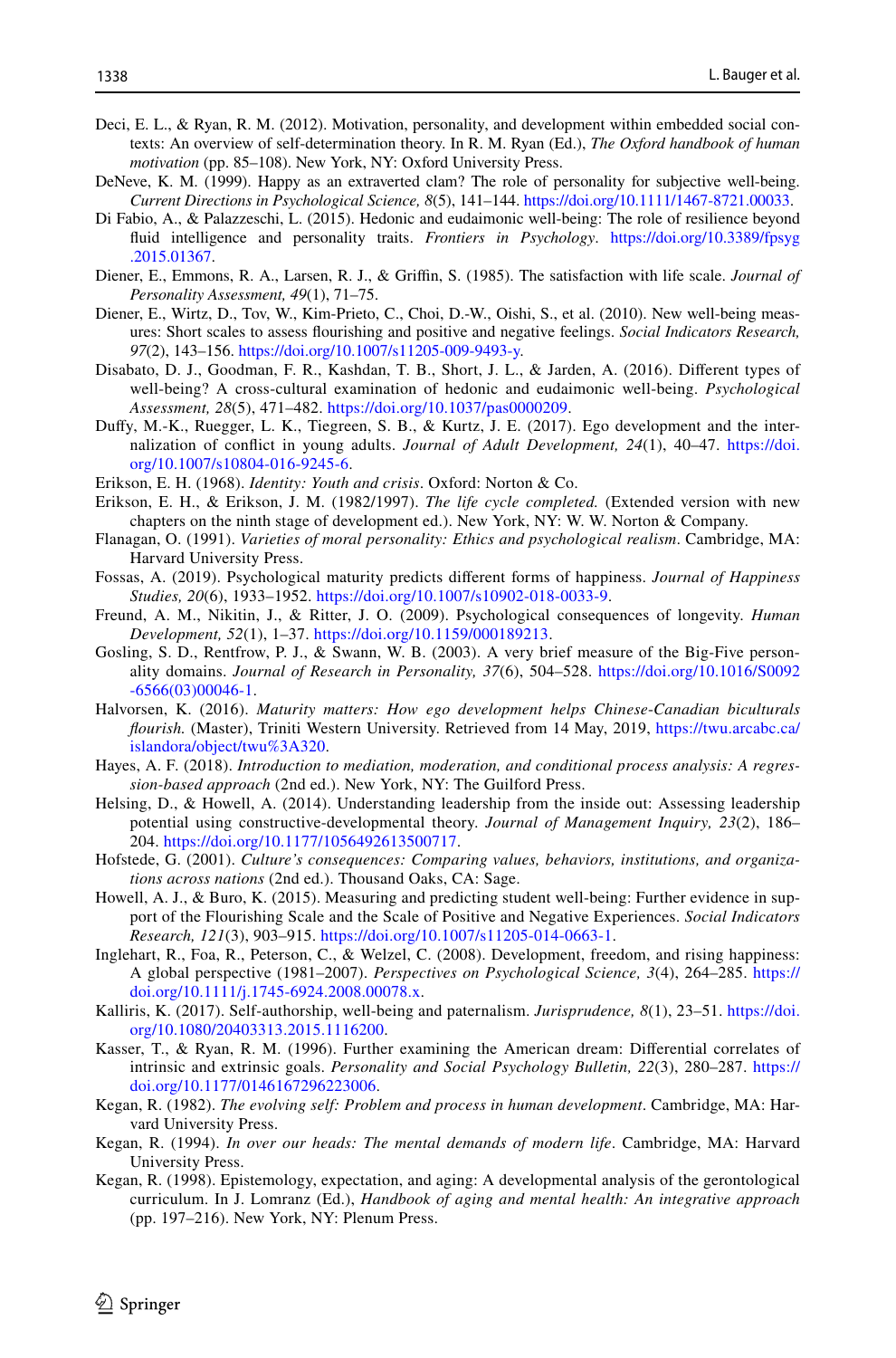- <span id="page-26-6"></span>Kegan, R., & Lahey, L. L. (2009). *Immunity to change: How to overcome it and unlock potential in yourself and your organization*. Boston, MA: Harvard Business Press.
- <span id="page-26-7"></span>Kegan, R., & Lahey, L. (2010). From subject to object: A constructive-developmental approach to refective practice. In N. Lyons (Ed.), *Handbook of refection and refective inquiry* (pp. 433–449). New York, NY: Springer.
- <span id="page-26-0"></span>King, L. A., Scollon, C. K., Ramsey, C., & Williams, T. (2000). Stories of life transition: Subjective well-being and ego development in parents of children with downs syndrome. *Journal of Research in Personality, 34*(4), 509–536. <https://doi.org/10.1006/jrpe.2000.2285>.
- <span id="page-26-4"></span>Kohlberg, L. (1969). Stage and sequence: The cognitive-developmental approach to socialization. In D. A. Goslin (Ed.), *Handbook of socialization theory and research*. Chicago, IL: Rand McNally.
- <span id="page-26-16"></span>Lahey, L., Souvaine, E., Kegan, R., Goodman, R., & Felix, S. (1988/2011). *A guide to the subject*-*object interview: Its administration and interpretation*. Cambridge, MA: Minds at Work.
- <span id="page-26-8"></span>Laslett, P. (1996). *A fresh map of life: The emergence of the third age*. Basingstoke: Macmillan.
- <span id="page-26-15"></span>Li, F., Bai, X., & Wang, Y. (2013). The Scale of Positive and Negative Experience (SPANE): Psychometric properties and normative data in a large Chinese sample. *PLoS ONE, 8*(4), e61137. [https://doi.](https://doi.org/10.1371/journal.pone.0061137) [org/10.1371/journal.pone.0061137](https://doi.org/10.1371/journal.pone.0061137).
- <span id="page-26-11"></span>Lilgendahl, J. P., Helson, R., & John, O. P. (2013). Does ego development increase during midlife? The efects of openness and accommodative processing of difcult events. *Journal of Personality, 81*(4), 403–416. [https://doi.org/10.1111/jopy.12009.](https://doi.org/10.1111/jopy.12009)
- <span id="page-26-13"></span>Lilgendahl, J. P., & McAdams, D. P. (2011). Constructing stories of self-growth: How individual diferences in patterns of autobiographical reasoning relate to well-being in midlife. *Journal of Personality, 79*(2), 391–428. <https://doi.org/10.1111/j.1467-6494.2010.00688.x>.
- <span id="page-26-22"></span>Löckenhof, C. E., & Carstensen, L. L. (2004). Socioemotional selectivity theory, aging, and health: The increasingly delicate balance between regulating emotions and aking tough choices. *Journal of Personality, 72*(6), 1395–1424. [https://doi.org/10.1111/j.1467-6494.2004.00301.x.](https://doi.org/10.1111/j.1467-6494.2004.00301.x)
- <span id="page-26-3"></span>Loevinger, J., & Blasi, A. (1976). *Ego development*. San Francisco, CA: Jossey-Bass.
- <span id="page-26-17"></span>Lu, L. (2008). Culture, self, subjective well-being: Cultural psychological and social change perspectives. *Psychologia: An International Journal of Psychology in the Orient, 51*(4), 290–303. [https://doi.](https://doi.org/10.2117/psysoc.2008.290) [org/10.2117/psysoc.2008.290](https://doi.org/10.2117/psysoc.2008.290).
- <span id="page-26-12"></span>Martela, F., & Steger, M. F. (2016). The three meanings of meaning in life: Distinguishing coherence, purpose, and signifcance. *The Journal of Positive Psychology, 11*(5), 531–545. [https://doi.](https://doi.org/10.1080/17439760.2015.1137623) [org/10.1080/17439760.2015.1137623.](https://doi.org/10.1080/17439760.2015.1137623)
- <span id="page-26-1"></span>Maslow, A. H. (1968). *Toward a psychology of being* (2nd ed.). Princeton, NJ: Van Nostrand.
- <span id="page-26-2"></span>Maslow, A. H. (1970). *Motivation and personality* (2nd ed.). New York, NY: Harper & Bros.
- <span id="page-26-23"></span>McAdams, D. P., & McLean, K. C. (2013). Narrative identity. *Current Directions in Psychological Science, 22,* 233–238.
- <span id="page-26-10"></span>Morros, M. (2001). *A longitudinal study of personality development in older adults: The impact of a volunteer intervention program.* Ph.D., Concordia University, Montreal, Canada.
- <span id="page-26-18"></span>Ng, W. (2015). Processes underlying links to subjective well-being: Material concerns, autonomy, and personality. *Journal of Happiness Studies, 16*(6), 1575–1591. [https://doi.org/10.1007/s10902-014-9580-x.](https://doi.org/10.1007/s10902-014-9580-x)
- <span id="page-26-19"></span>Ng, W., & Diener, E. (2014). What matters to the rich and the poor? Subjective well-being, fnancial satisfaction, and postmaterialist needs across the world. *Journal of Personality and Social Psychology, 107*(2), 326–338.<https://doi.org/10.1037/a0036856>.
- <span id="page-26-20"></span>Ngamaba, K. H. (2017). Determinants of subjective well-being in representative samples of nations. *European Journal of Public Health, 27*(2), 377–382. [https://doi.org/10.1093/eurpub/ckw103.](https://doi.org/10.1093/eurpub/ckw103)
- <span id="page-26-5"></span>Noam, G. (1998). Solving the ego development-mental health riddle. In P. M. Westenberg, A. Blasi, & L. D. Cohn (Eds.), *Personality development: Theoretical, empirical, and clinical investigations of Loevinger's conception of ego development* (pp. 271–295). Mahwah, NJ: Lawrence Erlbaum Associates.
- <span id="page-26-21"></span>Olesen, M. H., Thomsen, D. K., & O'Toole, M. S. (2015). Subjective well-being: Above neuroticism and extraversion, autonomy motivation matters. *Personality and Individual Diferences, 77,* 45–49. [https://](https://doi.org/10.1016/j.paid.2014.12.033) [doi.org/10.1016/j.paid.2014.12.033](https://doi.org/10.1016/j.paid.2014.12.033).
- <span id="page-26-24"></span>Pasupathi, M. (2001). The social construction of the personal past and its implications for adult development. *Psychological Bulletin, 127,* 651–672.
- <span id="page-26-25"></span>Pasupathi, M., & Mansour, E. (2006). Adult age diferences in autobiographical reasoning in narratives. *Developmental Psychology, 42,* 798–808.
- <span id="page-26-14"></span>Pavot, W., & Diener, E. (2008). The Satisfaction With Life Scale and the emerging construct of life satisfaction. *The Journal of Positive Psychology, 3*(2), 137–152. [https://doi.org/10.1080/17439760701756946.](https://doi.org/10.1080/17439760701756946)
- <span id="page-26-9"></span>Robinson, O. C. (2013). *Development through adulthood: An integrative sourcebook*. Basingstoke: Palgrave Macmillan.